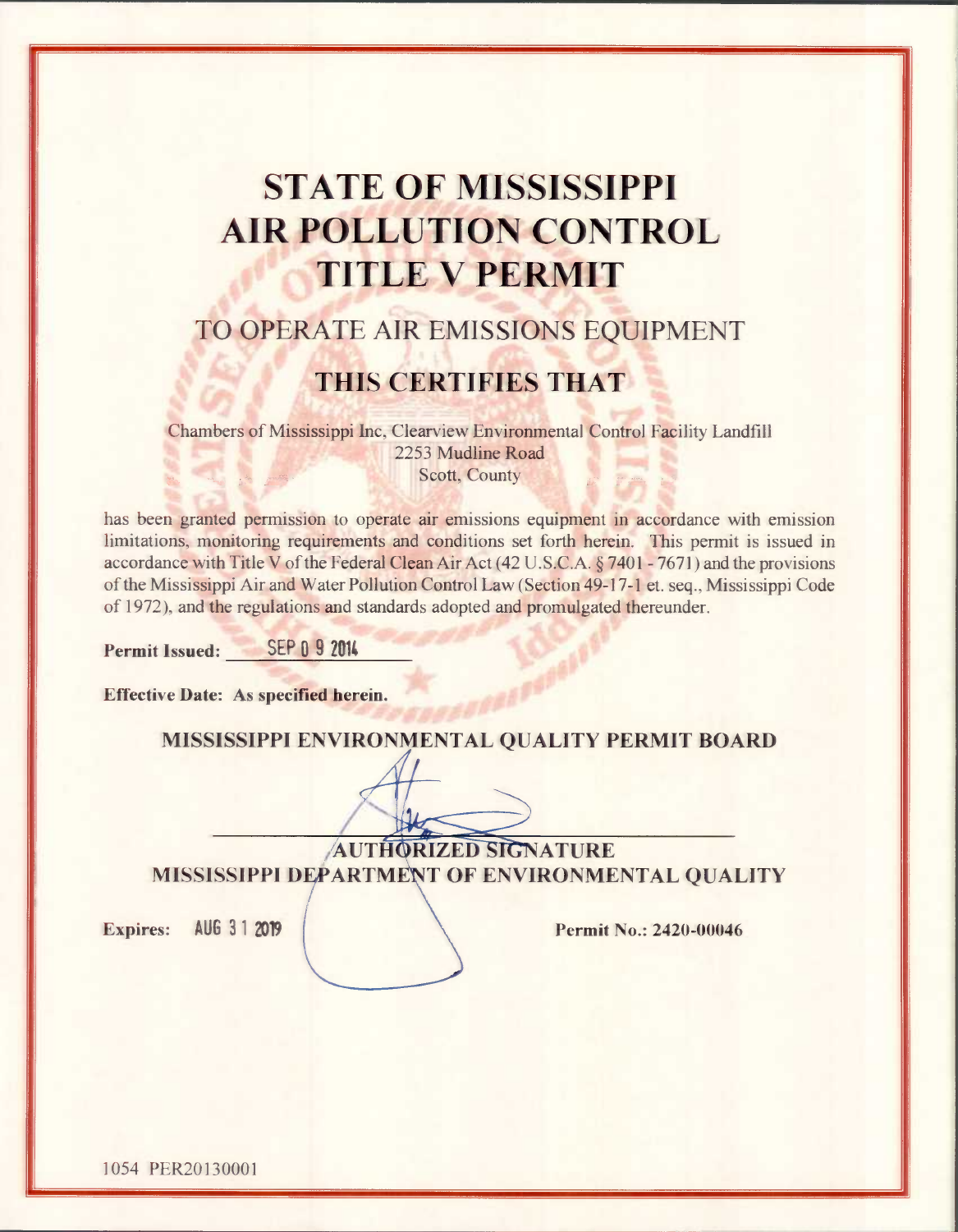# **TABLE OF CONTENTS**

| SECTION 5. MONITORING, RECORDKEEPING & REPORTING REQUIREMENTS17 |  |
|-----------------------------------------------------------------|--|
|                                                                 |  |
|                                                                 |  |

### **APPENDIX A LIST OF ABBREVIATIONS USED IN THIS PERMIT**

#### **NOTE:**

**The full text of the referenced regulations may be found on-line at http://ecfr.gpoaccess.gov under Title 40, or DEQ shall provide a copy upon request from the permittee.**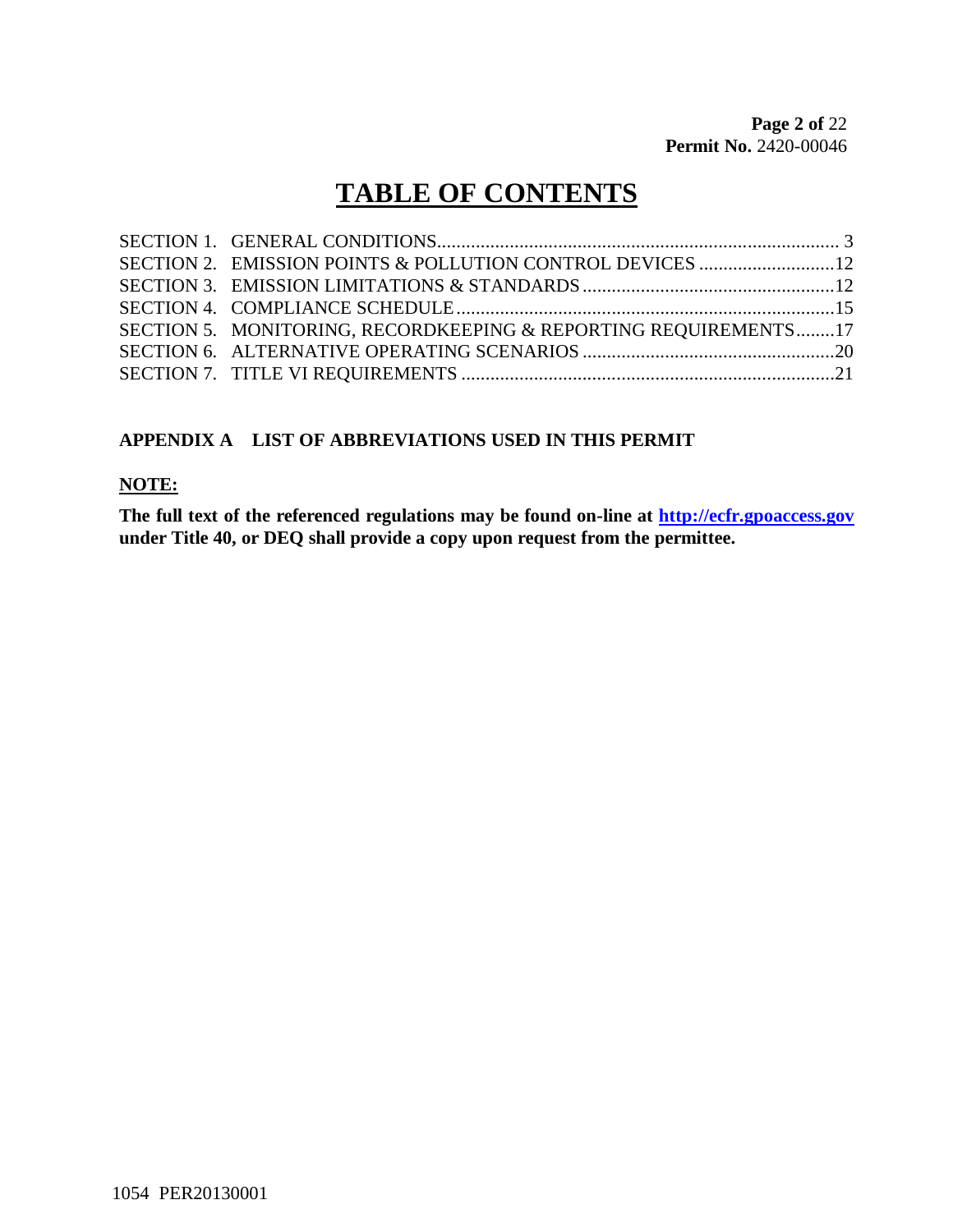# SECTION 1. GENERAL CONDITIONS

- 1.1 The permittee must comply with all conditions of this permit. Any permit noncompliance constitutes a violation of the Federal Act and is grounds for enforcement action; for permit termination, revocation and reissuance, or modification; or for denial of a permit renewal application. (Ref.: 11 Miss. Admin. Code Pt. 2, R.  $6.3.A(6)(a)$ .)
- 1.2 It shall not be a defense for a permittee in an enforcement action that it would have been necessary to halt or reduce the permitted activity in order to maintain compliance with the conditions of this permit. (Ref.: 11 Miss. Admin. Code Pt. 2, R. 6.3.A(6)(b).)
- 1.3 This permit and/or any part thereof may be modified, revoked, reopened, and reissued, or terminated for cause. The filing of a request by the permittee for a permit modification, revocation and reissuance, or termination, or of a notification of planned changes or anticipated noncompliance does not stay any permit condition. (Ref.: 11 Miss. Admin. Code Pt. 2, R. 6.3.A(6)(c).)
- 1.4 This permit does not convey any property rights of any sort, or any exclusive privilege. (Ref.: 11 Miss. Admin. Code Pt. 2, R. 6.3.A(6)(d).)
- 1.5 The permittee shall furnish to the DEQ within a reasonable time any information the DEQ may request in writing to determine whether cause exists for modifying, revoking and reissuing, or terminating the permit or to determine compliance with the permit. Upon request, the permittee shall also furnish to the DEQ copies of records required to be kept by the permittee or, for information to be confidential, the permittee shall furnish such records to DEQ along with a claim of confidentiality. The permittee may furnish such records directly to the Administrator along with a claim of confidentiality. (Ref.: 11 Miss. Admin. Code Pt. 2, R. 6.3.A(6)(e).)
- 1.6 The provisions of this permit are severable. If any provision of this permit, or the application of any provision of this permit to any circumstances, is challenged or held invalid, the validity of the remaining permit provisions and/or portions thereof or their application to other persons or sets of circumstances, shall not be affected thereby. (Ref.: 11 Miss. Admin. Code Pt. 2, R. 6.3.A(5).)
- 1.7 The permittee shall pay to the DEQ an annual permit fee. The amount of fee shall be determined each year based on the provisions of regulated pollutants for fee purposes and the fee schedule specified in the Commission on Environmental Quality's order which shall be issued in accordance with the procedure outlined in Regulation 11 Miss. Admin. Code Pt. 2, Ch. 6.)
	- (a) For purposes of fee assessment and collection, the permittee shall elect for actual or allowable emissions to be used in determining the annual quantity of emissions unless the Commission determines by order that the method chosen by the applicant for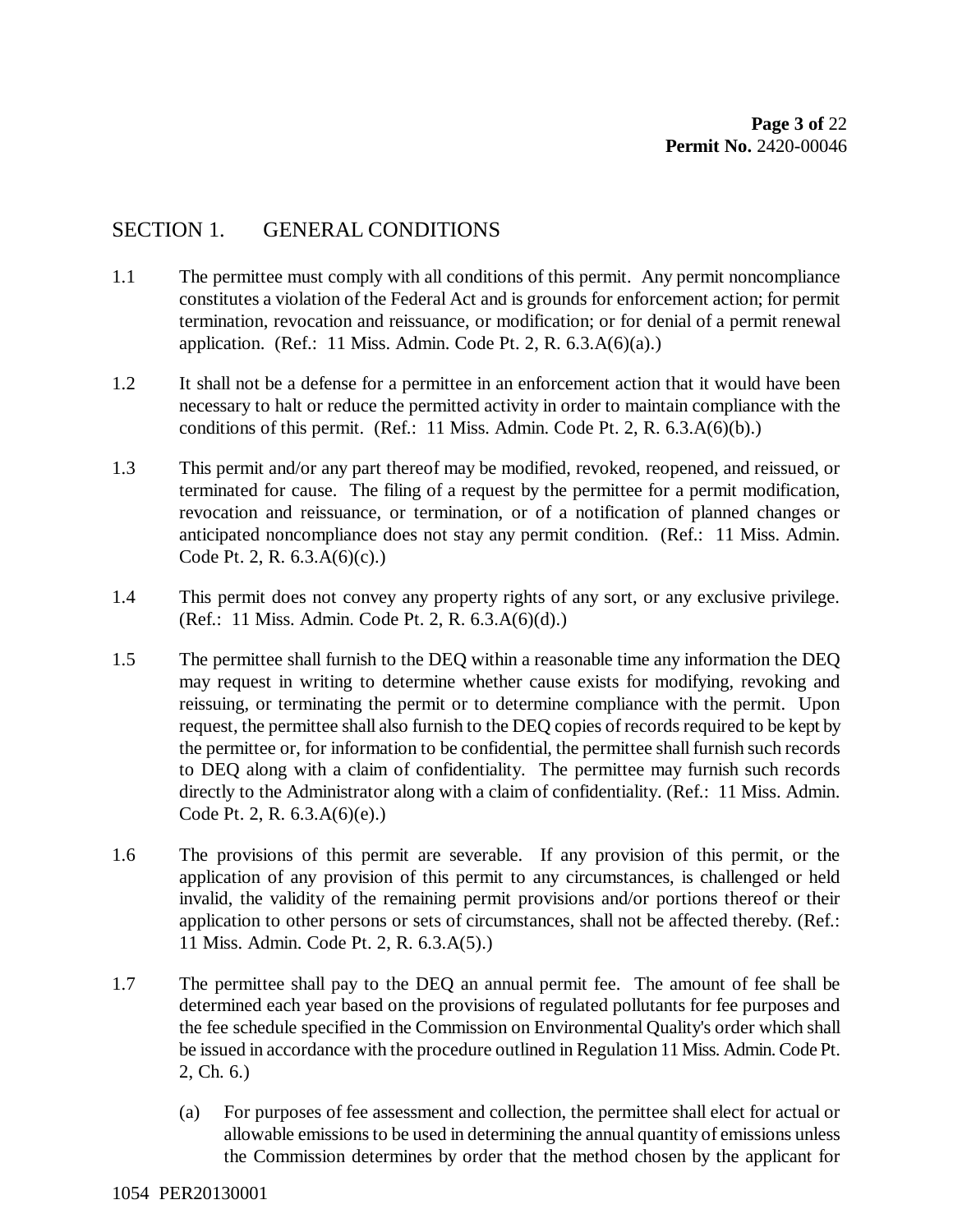calculating actual emissions fails to reasonably represent actual emissions. Actual emissions shall be calculated using emission monitoring data or direct emissions measurements for the pollutant(s); mass balance calculations such as the amounts of the pollutant(s) entering and leaving process equipment and where mass balance calculations can be supported by direct measurement of process parameters, such direct measurement data shall be supplied; published emission factors such as those relating release quantities to throughput or equipment type (e.g., air emission factors); or other approaches such as engineering calculations (e.g., estimating volatilization using published mathematical formulas) or best engineering judgments where such judgments are derived from process and/or emission data which supports the estimates of maximum actual emission. (Ref.: 11 Miss. Admin. Code Pt. 2, R.  $6.6.A(2)$ .

- (b) If the Commission determines that there is not sufficient information available on a facility's emissions, the determination of the fee shall be based upon the permitted allowable emissions until such time as an adequate determination of actual emissions is made. Such determination may be made anytime within one year of the submittal of actual emissions data by the permittee. (Ref.: 11 Miss. Admin. Code Pt. 2, R.  $6.6(A(2))$  If at any time within the year the Commission determines that the information submitted by the permittee on actual emissions is insufficient or incorrect, the permittee will be notified of the deficiencies and the adjusted fee schedule. Past due fees from the adjusted fee schedule will be paid on the next scheduled quarterly payment time. (Ref.: 11 Miss. Admin. Code Pt. 2, R. 6.6.D(2).)
- (c) The fee shall be due September 1 of each year. By July 1 of each year the permittee shall submit an inventory of emissions for the previous year on which the fee is to be assessed. The permittee may elect a quarterly payment method of four (4) equal payments; notification of the election of quarterly payments must be made to the DEQ by the first payment date of September 1. The permittee shall be liable for penalty as prescribed by State Law for failure to pay the fee or quarterly portion thereof by the date due. (Ref.: 11 Miss. Admin. Code Pt. 2, R. 6.6.D.)
- (d) If in disagreement with the calculation or applicability of the Title V permit fee, the permittee may petition the Commission in writing for a hearing in accordance with State Law. Any disputed portion of the fee for which a hearing has been requested will not incur any penalty or interest from and after the receipt by the Commission of the hearing petition. (Ref.: 11 Miss. Admin. Code Pt. 2, R. 6.6.C.)
- 1.8 No permit revision shall be required under any approved economic incentives, marketable permits, emissions trading and other similar programs or processes for changes that are provided for in this permit. (Ref.: 11 Miss. Admin. Code Pt. 2, R. 6.3.A(8).)
- 1.9 Any document required by this permit to be submitted to the DEQ shall contain a certification by a responsible official that states that, based on information and belief formed after reasonable inquiry, the statements and information in the document are true, accurate,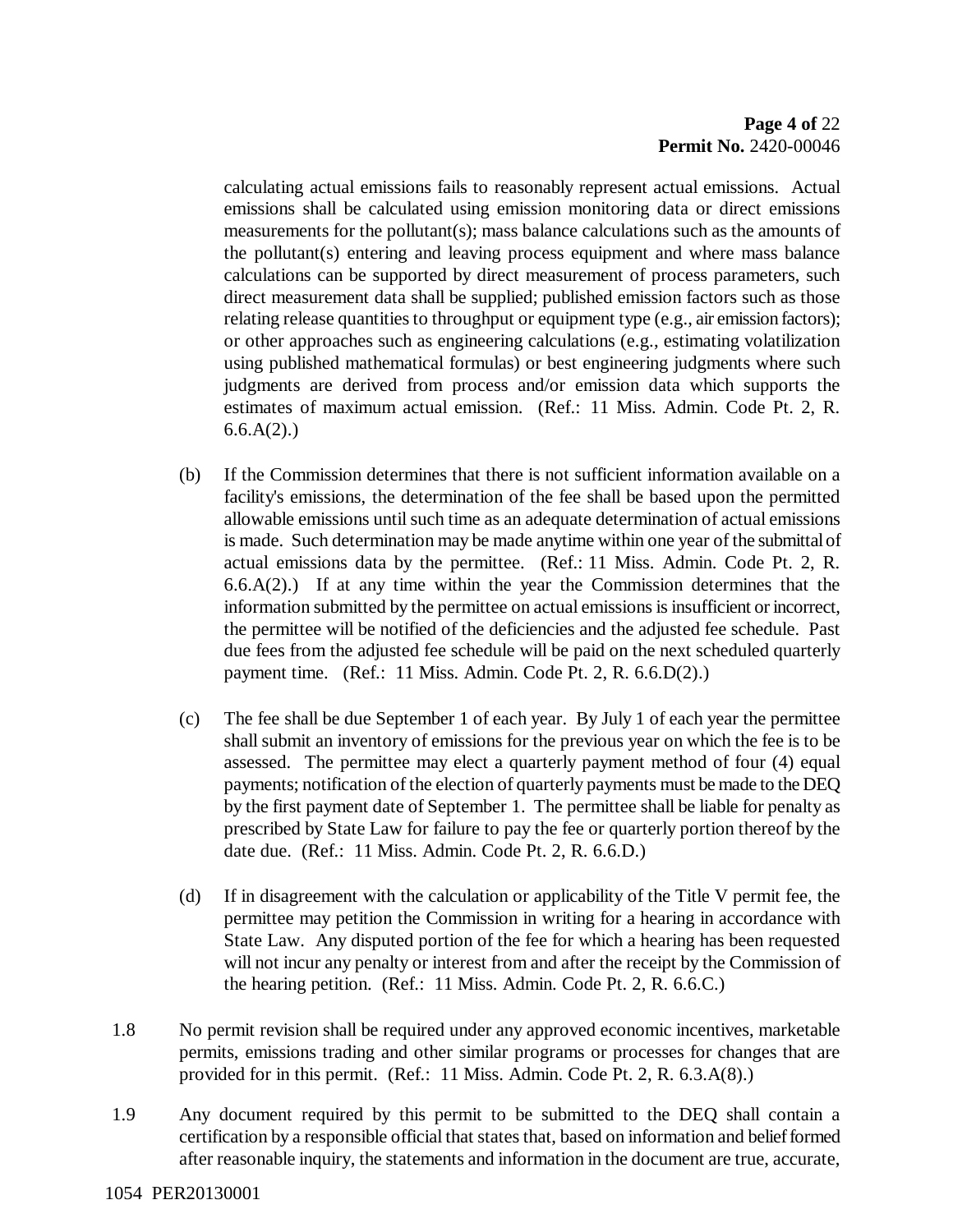and complete. (Ref.: 11 Miss. Admin. Code Pt. 2, R. 6.2.E.)

- 1.10 The permittee shall allow the DEQ, or an authorized representative, upon the presentation of credentials and other documents as may be required by law, to perform the following:
	- (a) enter upon the permittee's premises where a Title V source is located or emissionsrelated activity is conducted, or where records must be kept under the conditions of this permit;
	- (b) have accessto and copy, at reasonable times, any records that must be kept under the conditions of this permit;
	- (c) inspect at reasonable times any facilities, equipment (including monitoring and air pollution control equipment), practices, or operations regulated or required under the permit; and
	- (d) as authorized by the Federal Act, sample or monitor, at reasonable times, substances or parameters for the purpose of assuring compliance with the permit or applicable requirements. (Ref.: 11 Miss. Admin. Code Pt. 2, R. 6.3.C(2).)
- 1.11 Except as otherwise specified or limited herein, the permittee shall have necessary sampling ports and ease of accessibility for any new air pollution control equipment, obtained after May 8, 1970, and vented to the atmosphere. (Ref.: 11 Miss. Admin. Code Pt. 2, R.  $1.3.I(1).$
- 1.12 Except as otherwise specified or limited herein, the permittee shall provide the necessary sampling ports and ease of accessibility when deemed necessary by the Permit Board for air pollution control equipment that was in existence prior to May 8, 1970. (Ref.: 11 Miss. Admin. Code Pt. 2, R. 1.3.I(2).)
- 1.13 Compliance with the conditions of this permit shall be deemed compliance with any applicable requirements as of the date of permit issuance where such applicable requirements are included and are specifically identified in the permit or where the permit contains a determination, or summary thereof, by the Permit Board that requirements specifically identified previously are not applicable to the source. (Ref.: 11 Miss. Admin. Code Pt. 2, R.  $6.3.F(1)$ .)
- 1.14 Nothing in this permit shall alter or affect the following:
	- (a) the provisions of Section 303 of the Federal Act (emergency orders), including the authority of the Administrator under that section;
	- (b) the liability of an owner or operator of a source for any violation of applicable requirements prior to or at the time of permit issuance;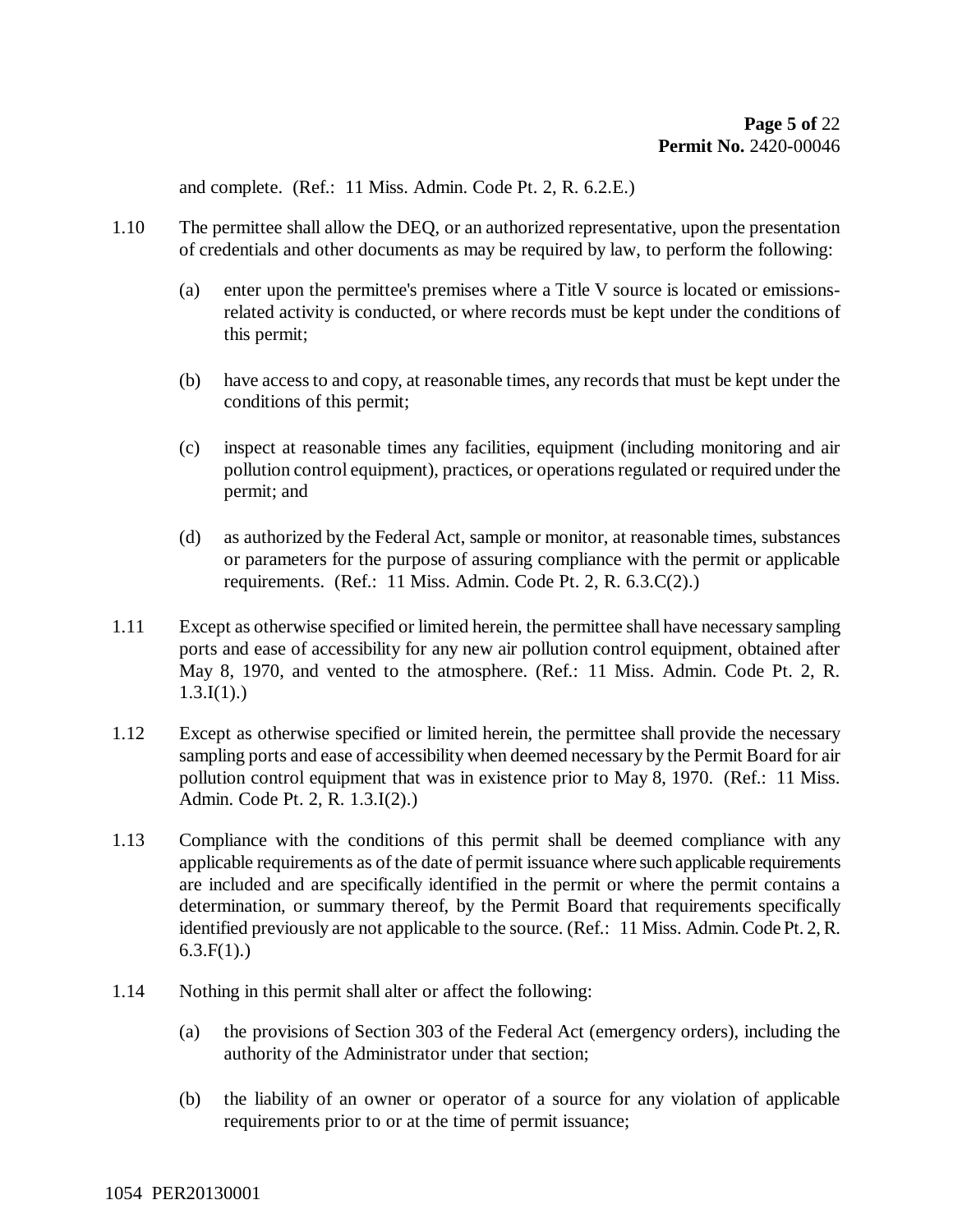- (c) the applicable requirements of the acid rain program, consistent with Section 408(a) of the Federal Act.
- (d) the ability of EPA to obtain information from a source pursuant to Section 114 of the Federal Act. (Ref.: 11 Miss. Admin. Code Pt. 2, R. 6.3.F(2).)
- 1.15 The permittee shall comply with the requirement to register a Risk Management Plan if permittee's facility is required pursuant to Section 112(r) of the Act to register such a plan. (Ref.: 11 Miss. Admin. Code Pt. 2, R. 6.3.H.)
- 1.16 Expiration of this permit terminates the permittee's right to operate unless a timely and complete renewal application has been submitted. A timely application is one which is submitted at least six (6) months prior to expiration of the Title V permit. If the permittee submits a timely and complete application, the failure to have a Title V permit is not a violation of regulations until the Permit Board takes final action on the permit application. This protection shall cease to apply if, subsequent to the completeness determination, the permittee fails to submit by the deadline specified in writing by the DEQ any additional information identified as being needed to process the application. (Ref.: 11 Miss. Admin. Code Pt. 2, R. 6.4.C(2)., R. 6.4.B., and R. 6.2.A(1)(c).)
- 1.17 The permittee is authorized to make changes within their facility without requiring a permit revision (ref: Section 502(b)(10) of the Act) if:
	- (a) the changes are not modifications under any provision of Title I of the Act;
	- (b) the changes do not exceed the emissions allowable under this permit;
	- (c) the permittee provides the Administrator and the Department with written notification in advance of the proposed changes (at least seven (7) days, or such other time frame as provided in other regulations for emergencies) and the notification includes:
		- (1) a brief description of the change(s),
		- (2) the date on which the change will occur,
		- (3) any change in emissions, and
		- (4) any permit term or condition that is no longer applicable as a result of the change;
	- (d) the permit shield shall not apply to any Section 502(b)(10) change. (Ref.: 11 Miss. Admin. Code Pt. 2, R. 6.4.F(1).)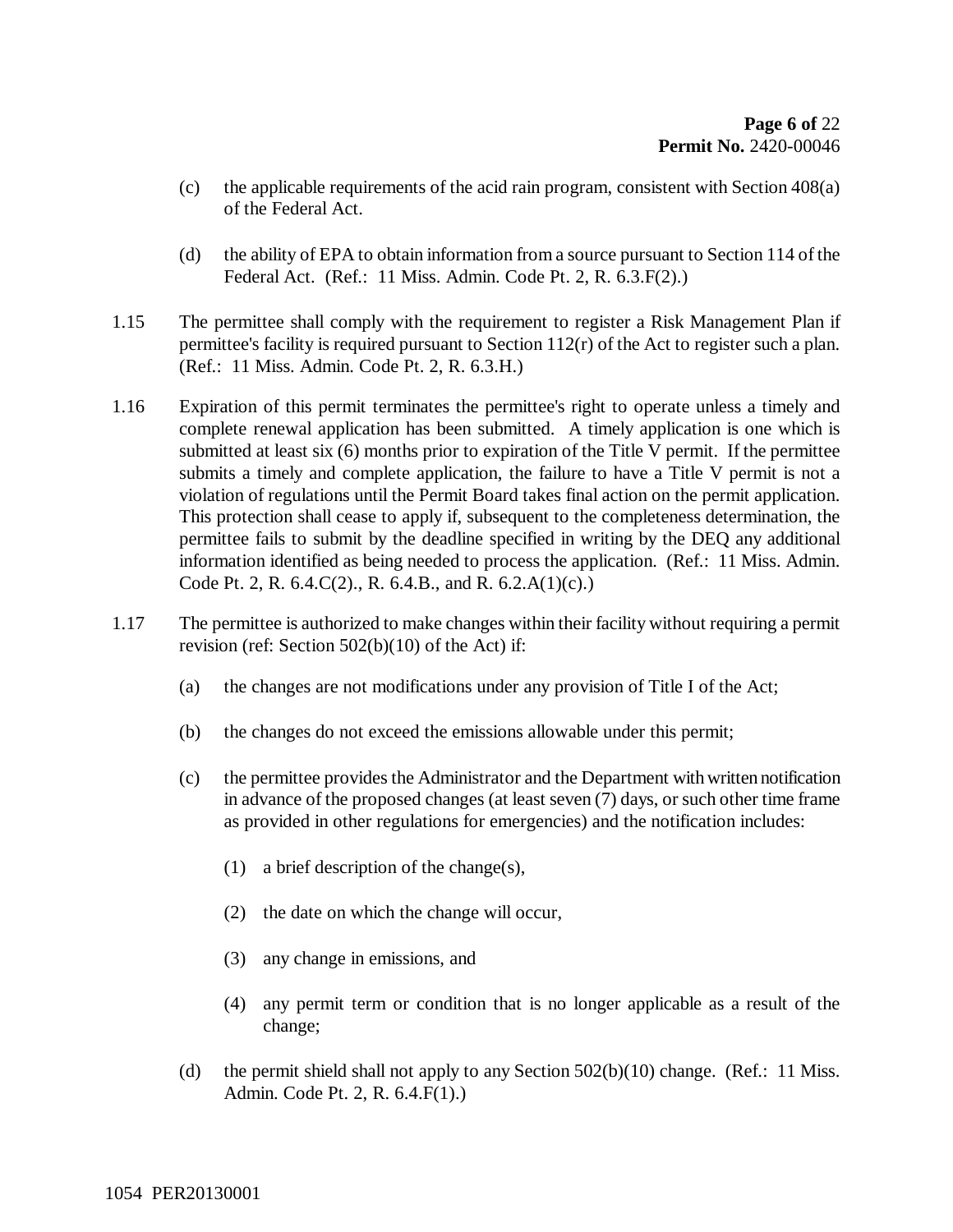- 1.18 Should the Executive Director of the Mississippi Department of Environmental Quality declare an Air Pollution Emergency Episode, the permittee will be required to operate in accordance with the permittee's previously approved Emissions Reduction Schedule or, in the absence of an approved schedule, with the appropriate requirements specified in 11 Miss. Admin. Code Pt. 2, Ch. 3., "Regulations for the Prevention of Air Pollution Emergency Episodes" for the level of emergency declared. (Ref.: 11 Miss. Admin. Code Pt. 2, Ch. 3.)
- 1.19 Except as otherwise provided herein, a modification of the facility may require a Permit to Construct in accordance with the provisions of Regulations 11 Miss. Admin. Code Pt. 2, Ch. 2., "Permit Regulations for the Construction and/or Operation of Air Emissions Equipment", and may require modification of this permit in accordance with Regulations 11 Miss. Admin. Code Pt. 2, Ch. 6., "Air Emissions Operating Permit Regulations for the Purposes of Title V of the Federal Clean Air Act". Modification is defined as "[a]ny physical change in or change in the method of operation of a facility which increases the actual emissions or the potential uncontrolled emissions of any air pollutant subject to regulation under the Federal Act emitted into the atmosphere by that facility or which results in the emission of any air pollutant subject to regulation under the Federal Act into the atmosphere not previously emitted. A physical change or change in the method of operation shall not include:
	- (a) routine maintenance, repair, and replacement;
	- (b) use of an alternative fuel or raw material by reason of an order under Sections 2 (a) and (b) of the Federal Energy Supply and Environmental Coordination Act of 1974 (or any superseding legislation) or by reason of a natural gas curtailment plan pursuant to the Federal Power Act;
	- (c) use of an alternative fuel by reason of an order or rule under Section 125 of the Federal Act;
	- (d) use of an alternative fuel or raw material by a stationary source which:
		- (1) the source was capable of accommodating before January 6, 1975, unless such change would be prohibited under any federally enforceable permit condition which was established after January 6, 1975, pursuant to 40 CFR 52.21 or under regulations approved pursuant to 40 CFR 51.166; or
		- (2) the source is approved to use under any permit issued under 40 CFR 52.21 or under regulations approved pursuant to 40 CFR 51.166;
	- (e) an increase in the hours of operation or in the production rate unless such change would be prohibited under any federally enforceable permit condition which was established after January 6, 1975, pursuant to 40 CFR 52.21 or under regulations approved pursuant to 40 CFR Subpart I or 40 CFR 51.166; or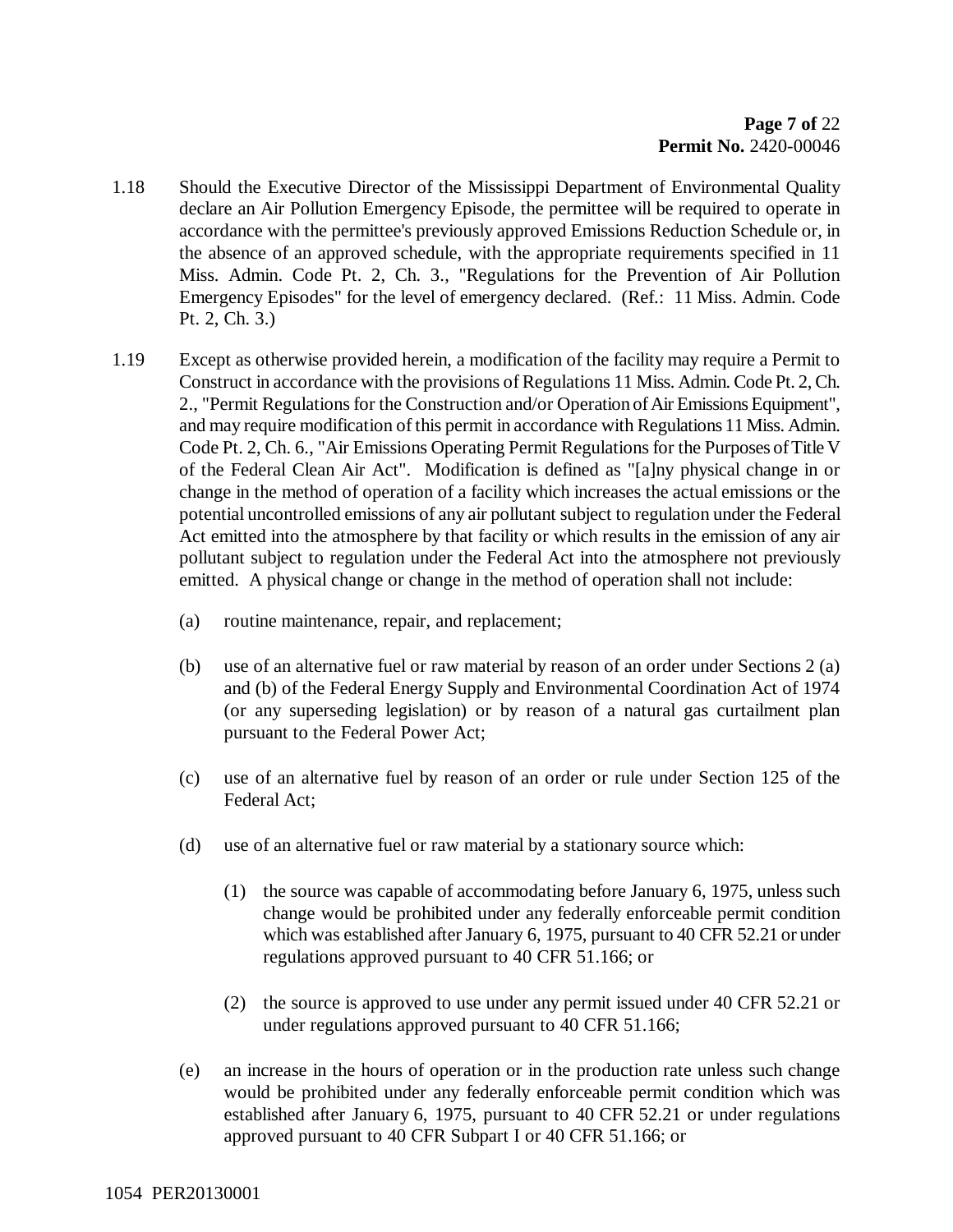- (f) any change in ownership of the stationary source."
- 1.20 Any change in ownership or operational control must be approved by the Permit Board. (Ref.: 11 Miss. Admin. Code Pt. 2, R. 6.4.D(4).)
- 1.21 This permit is a Federally approved operating permit under Title V of the Federal Clean Air Act as amended in 1990. All terms and conditions, including any designed to limit the source's potential to emit, are enforceable by the Administrator and citizens under the Federal Act as well as the Commission. (Ref.: 11 Miss. Admin. Code Pt. 2, R. 6.3.B(1).)
- 1.22 Except as otherwise specified or limited herein, the open burning of residential, commercial, institutional, or industrial solid waste, is prohibited. This prohibition does not apply to infrequent burning of agricultural wastes in the field, silvicultural wastes for forest management purposes, land-clearing debris, debris from emergency clean-up operations, and ordnance. Open burning of land-clearing debris must not use starter or auxiliary fuels which cause excessive smoke (rubber tires, plastics, etc.); must not be performed if prohibited by local ordinances; must not cause a traffic hazard; must not take place where there is a High Fire Danger Alert declared by the Mississippi Forestry Commission or Emergency Air Pollution Episode Alert imposed by the Executive Director and must meet the following buffer zones.
	- (a) Open burning without a forced-draft air system must not occur within 500 yards of an occupied dwelling.
	- (b) Open burning utilizing a forced-draft air system on all fires to improve the combustion rate and reduce smoke may be done within 500 yards of but not within 50 yards of an occupied dwelling.
	- (c) Burning must not occur within 500 yards of commercial airport property, private air fields, or marked off-runway aircraft approach corridors unless written approval to conduct burning is secured from the proper airport authority, owner or operator. (Ref.: 11 Miss. Admin. Code Pt. 2, R. 1.3.G.)
- 1.23 Except as otherwise specified herein, the permittee shall be subject to the following provision with respect to emergencies.
	- (a) Except as otherwise specified herein, an "emergency" means any situation arising from sudden and reasonably unforeseeable events beyond the control of the source, including acts of God, which situation requires immediate corrective action to restore normal operation, and that causes the source to exceed a technology-based emission limitation under the permit, due to unavoidable increases in emissions attributable to the emergency. An emergency shall not include noncompliance to the extent caused by improperly designed equipment, lack of preventative maintenance, careless or improper operation, or operator error.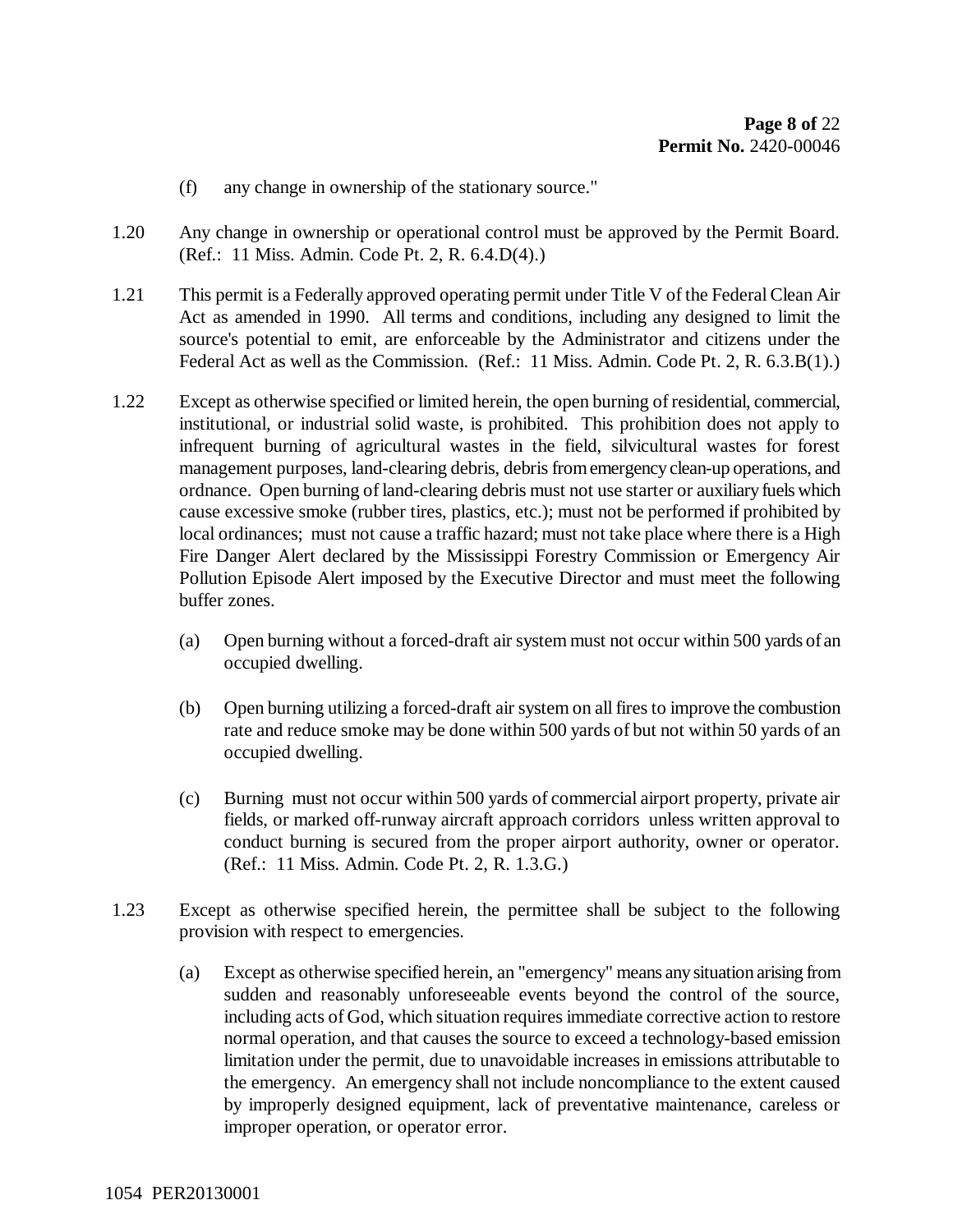- (b) An emergency constitutes an affirmative defense to an action brought for noncompliance with such technology-based emission limitations if the conditions specified in (c) following are met.
- (c) The affirmative defense of emergency shall be demonstrated through properly signed contemporaneous operating logs, or other relevant evidence that include information as follows:
	- (1) an emergency occurred and that the permittee can identify the cause(s) of the emergency;
	- (2) the permitted facility was at the time being properly operated;
	- (3) during the period of the emergency the permittee took all reasonable steps to minimize levels of emissions that exceeded the emission standards, or other requirements in the permit; and
	- (4) the permittee submitted notice of the emergency to the DEQ within 2 working days of the time when emission limitations were exceeded due to the emergency. This notice must contain a description of the emergency, any steps taken to mitigate emissions, and corrective actions taken.
- (d) In any enforcement proceeding, the permittee seeking to establish the occurrence of an emergency has the burden of proof.
- (e) This provision is in addition to any emergency or upset provision contained in any applicable requirement specified elsewhere herein. (Ref.: 11 Miss. Admin. Code Pt. 2, R. 6.3.G.)
- 1.24 Except as otherwise specified herein, the permittee shall be subject to the following provisions with respect to upsets, startups, shutdowns and maintenance.
	- (a) Upsets (as defined by 11 Miss. Admin. Code Pt. 2, R. 1.2.KK.)
		- (1) The occurrence of an upset constitutes an affirmative defense to an enforcement action brought for noncompliance with emission standards or other requirements of Applicable Rules and Regulations or any applicable permit if the permittee demonstrates through properly signed contemporaneous operating logs, or other relevant evidence that include information as follows:
			- (i) an upset occurred and that the permittee can identify the cause(s) of the upset;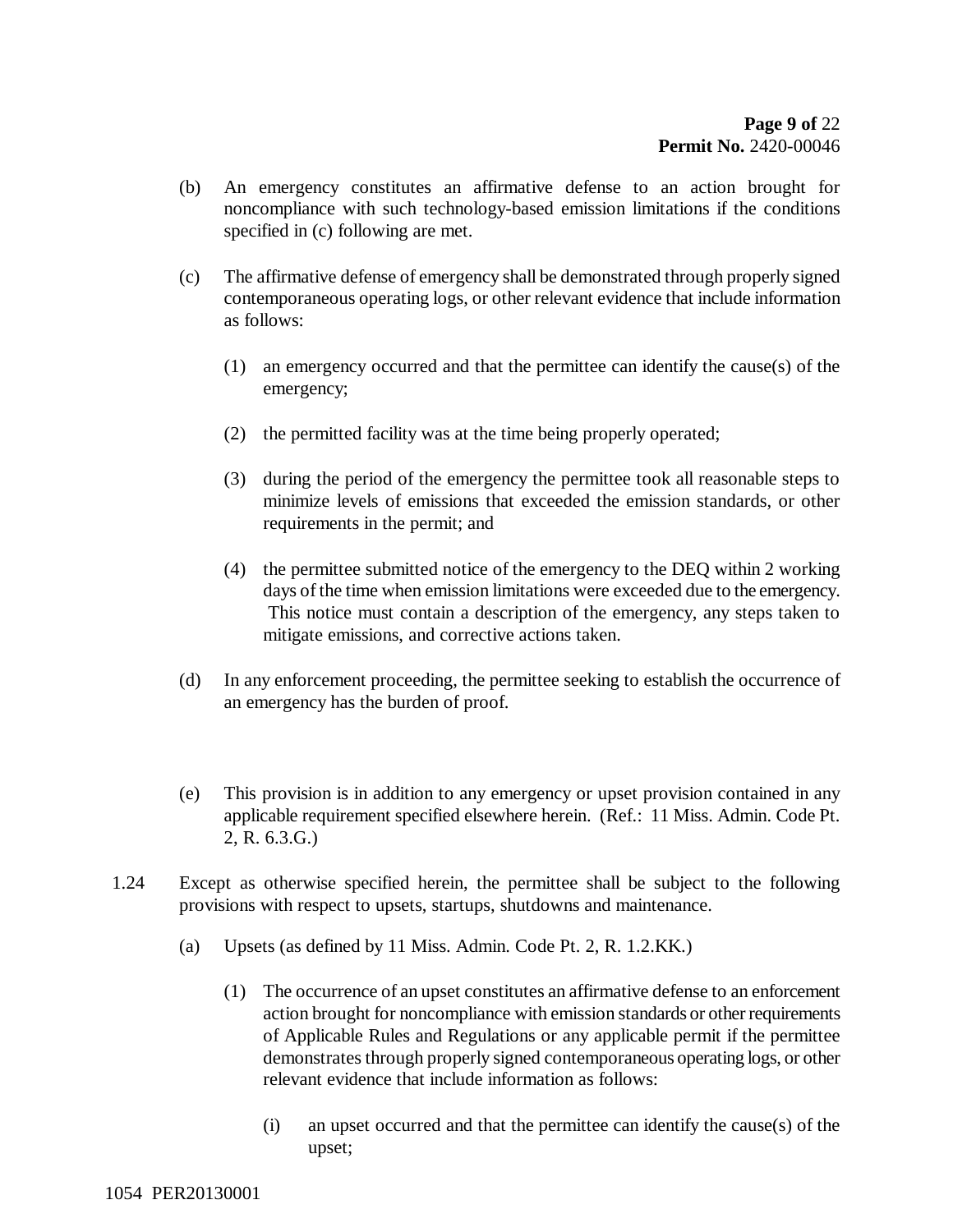- (ii) the source was at the time being properly operated;
- (iii) during the upset the permittee took all reasonable steps to minimize levels of emissions that exceeded the emission standards, or other requirements of Applicable Rules and Regulations or any applicable permit;
- (iv) the permittee submitted notice of the upset to the DEQ within 5 working days of the time the upset began; and
- (v) the notice of the upset shall contain a description of the upset, any steps taken to mitigate emissions, and corrective actions taken.
- (2) In any enforcement proceeding, the permittee seeking to establish the occurrence of an upset has the burden of proof.
- (3) This provision is in addition to any upset provision contained in any applicable requirement.
- (b) Startups and Shutdowns (as defined by 11 Miss. Admin. Code Pt. 2, R. 1.2.HH. & R. 1.2.CC.)
	- (1) Startups and shutdowns are part of normal source operation. Emissions limitations applicable to normal operation apply during startups and shutdowns except as follows:
		- (i) when sudden, unavoidable breakdowns occur during a startup or shutdown, the event may be classified as an upset subject to the requirements above;
		- (ii) when a startup or shutdown is infrequent, the duration of excess emissions is brief in each event, and the design of the source is such that the period of excess emissions cannot be avoided without causing damage to equipment or persons; or
		- (iii) when the emissions standards applicable during a startup or shutdown are defined by other requirements of Applicable Rules and Regulations or any applicable permit.
	- (2) In any enforcement proceeding, the permittee seeking to establish the applicability of any exception during a startup or shutdown has the burden of proof.
	- (3) In the event this startup and shutdown provision conflicts with another applicable requirement, the more stringent requirement shall apply.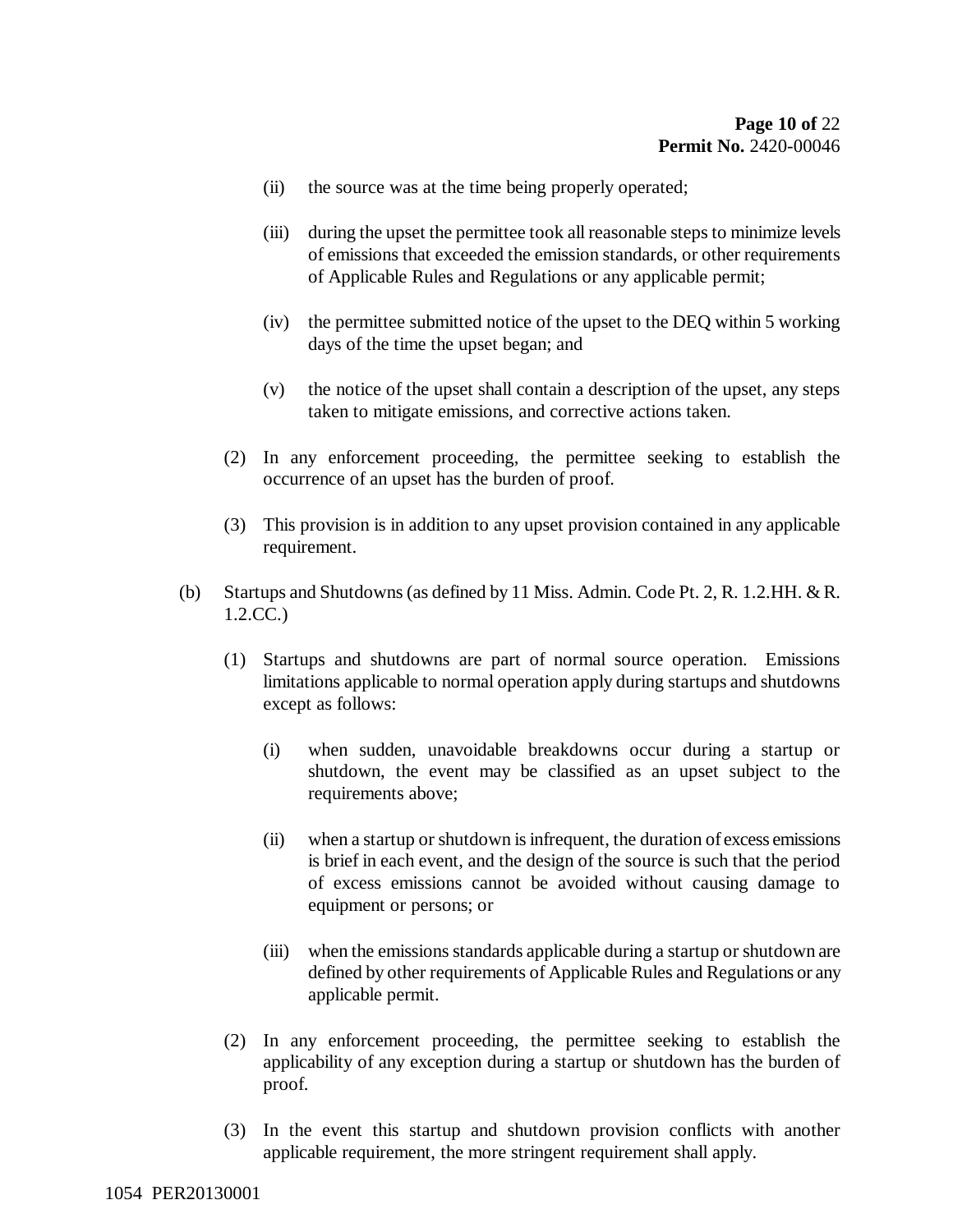- (c) Maintenance.
	- (1) Maintenance should be performed during planned shutdown or repair of process equipment such that excess emissions are avoided. Unavoidable maintenance that results in brief periods of excess emissions and that is necessary to prevent or minimize emergency conditions or equipment malfunctions constitutes an affirmative defense to an enforcement action brought for noncompliance with emission standards, or other regulatory requirements if the permittee can demonstrate the following:
		- (i) the permittee can identify the need for the maintenance;
		- (ii) the source was at the time being properly operated;
		- (iii) during the maintenance the permittee took allreasonable steps to minimize levels of emissions that exceeded the emission standards, or other requirements of Applicable Rules and Regulations or any applicable permit;
		- (iv) the permittee submitted notice of the maintenance to the DEQ within 5 working days of the time the maintenance began or such other times as allowed by DEQ; and
		- (v) the notice shall contain a description of the maintenance, any steps taken to mitigate emissions, and corrective actions taken.
	- (2) In any enforcement proceeding, the permittee seeking to establish the applicability of this section has the burden of proof.
	- (3) In the event this maintenance provision conflicts with another applicable requirement, the more stringent requirement shall apply. (Ref.: 11 Miss. Admin. Code Pt. 2, R. 1.10.)
- 1.25 The permittee shall comply with all applicable standards for demolition and renovation activities pursuant to the requirements of 40 CFR Part 61, Subpart M, as adopted by reference in Regulation 11 Miss Admin. Code Pt. 2, R. 1.8. The permittee shall not be required to obtain a modification of this permit in order to perform the referenced activities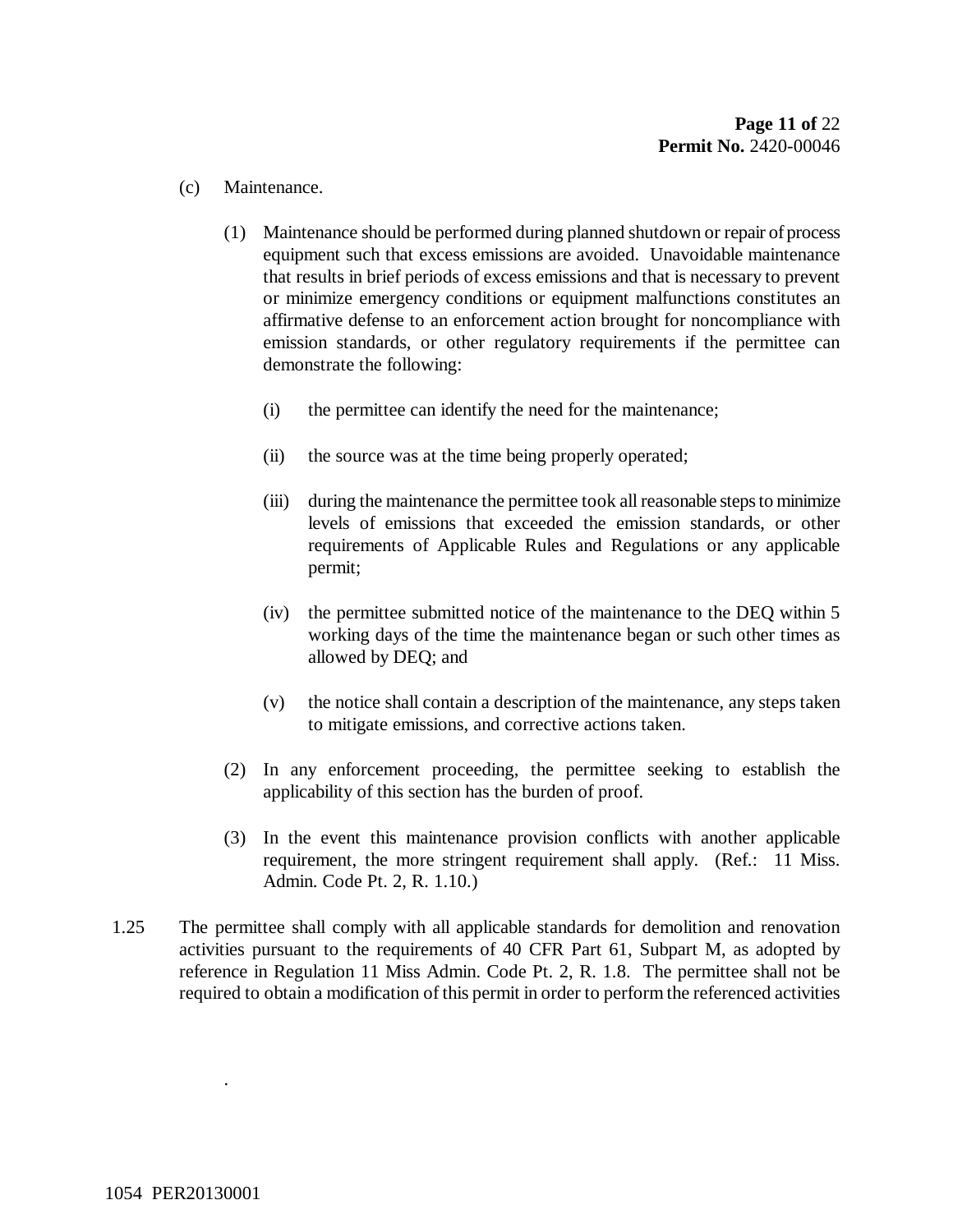### SECTION 2. EMISSION POINTS & POLLUTION CONTROL DEVICES

| <b>Emission Point</b> | Description                                                                                                            |
|-----------------------|------------------------------------------------------------------------------------------------------------------------|
| $AA-000$              | Municipal Solid Waste Landfill with a design capacity of 23.8 million cubic yards with an open flare<br>control device |
| AA-003                | <b>Stationary Internal Combustion Engines</b>                                                                          |

# SECTION 3. EMISSION LIMITATIONS & STANDARDS

#### A. Facility-Wide Emission Limitations & Standards

- 3.A.1 Except as otherwise specified or limited herein, the permittee shall not cause, permit, or allow the emission of smoke from a point source into the open air from any manufacturing, industrial, commercial or waste disposal process which exceeds forty (40) percent opacity subject to the exceptions provided in (a)  $\&$  (b).
	- (a) Startup operations may produce emissions which exceed 40% opacity for up to fifteen (15) minutes per startup in any one hour and not to exceed three (3) startups per stack in any twenty-four (24) hour period.
	- (b) Emissions resulting from soot blowing operations shall be permitted provided such emissions do not exceed 60 percent opacity, and provided further that the aggregate duration of such emissions during any twenty-four (24) hour period does not exceed ten (10) minutes per billion BTU gross heating value of fuel in any one hour. (Ref.: 11 Miss. Admin. Code Pt. 2, R. 1.3.A.)
- 3.A.2 Except as otherwise specified or limited herein, the permittee shall not cause, allow, or permit the discharge into the ambient air from any point source or emissions, any air contaminant of such opacity as to obscure an observer's view to a degree in excess of 40% opacity, equivalent to that provided in Paragraph 3.A.1. This shall not apply to vision obscuration caused by uncombined water droplets. (Ref.: 11 Miss. Admin. Code Pt. 2, R. 1.3.B.)
- B. Emission Point Specific Emission Limitations & Standards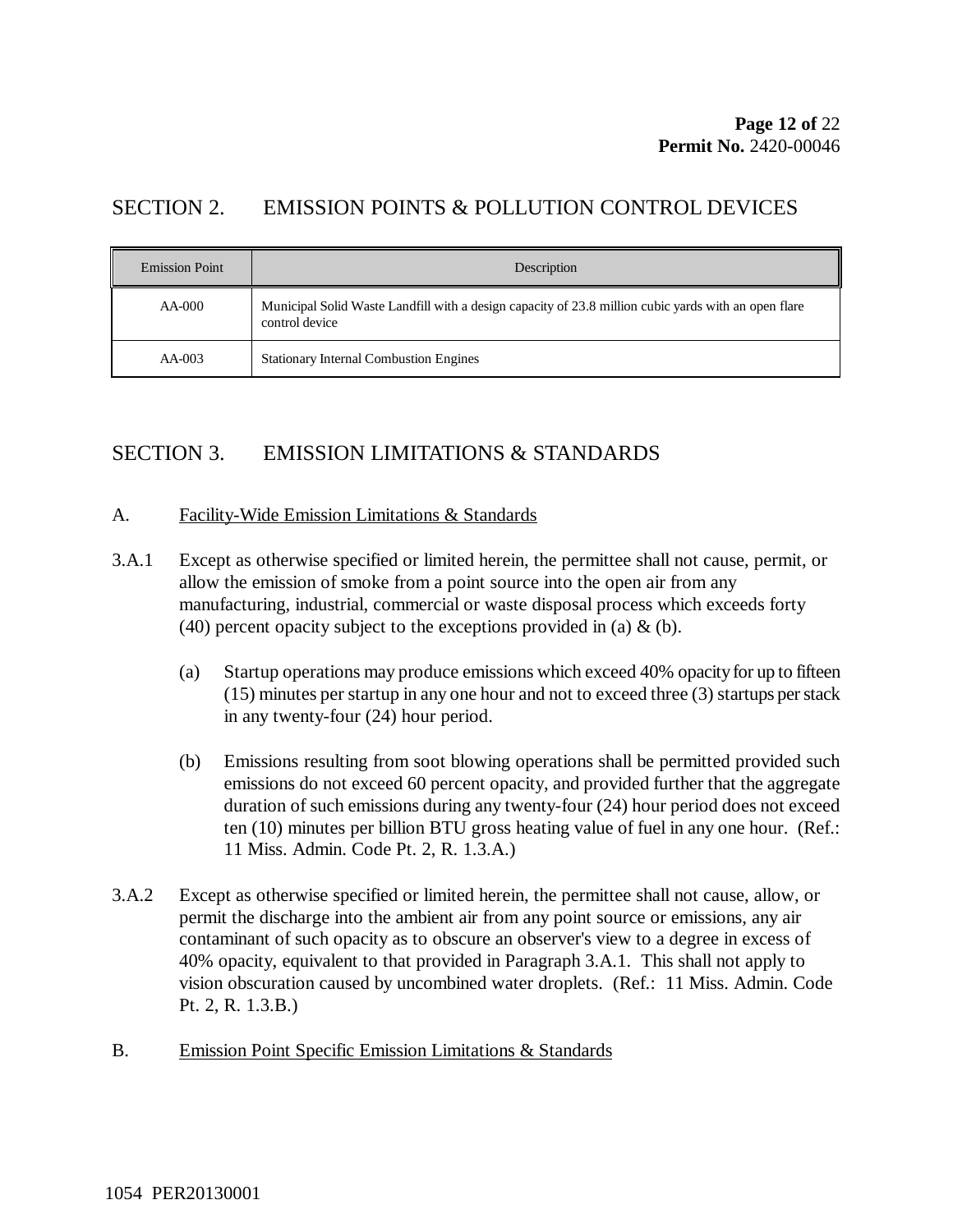- 3.B.1 For Emission Point AA-000, the permittee shall comply with 40 CFR 60.752(b)(2). When the landfill is closed and either never needed control or meets the conditions for control system removal specified in 40 CFR  $60.752(b)(2)(v)$ , a Title V operating permit shall no longer be required.
- 3.B.2 For Emission Point AA-000, the permittee shall maintain the collection and control system required by 40 CFR 60.752(b)(2) to effectively capture the gas generated within the landfill. The collection and control system shall comply with the following:
	- (a) The active collection system shall:
		- (1) Handle the maximum expected gas flow rate from the entire area of the landfill that warrants control over the intended use period of the gas control or treatment system equipment;
		- (2) Collect gas from each area, cell, or group of cells in the landfill in which the initial solid waste has been placed for a period of;
			- (i) 5 years or more if active; or
			- (ii) 2 years or more if closed or at final grade;
			- (iii) Collect gas at a sufficient extraction rate;
			- (iv) Minimize off-site migration of subsurface gas.
	- (b) After installation of a collection and control system for Emission Point AA-000, the permittee shall route all collected gas to the control system. The collection system must comply with either paragraph (1), (2) or (3) of this section.
		- (1) An open flare designed and operated in compliance with 40 CFR 60.18;
		- (2) A control system designed and operated to reduce NMOC by 98 weight-percent, or, when an enclosed combustion device is used for control, to either reduce NMOC by 98 weight percent or reduce the outlet NMOC concentration to less than 20 parts per million by volume, dry basis as hexane at 3 percent oxygen. The reduction efficiency or parts per million by volume shall be established by an initial performance test, required under 40 CFR 60.8 using the test methods specified in 40 CFR 60.754(d).
			- (i) If a boiler or process heater is used as the control device, the landfill gas stream shall be introduced into the flame zone.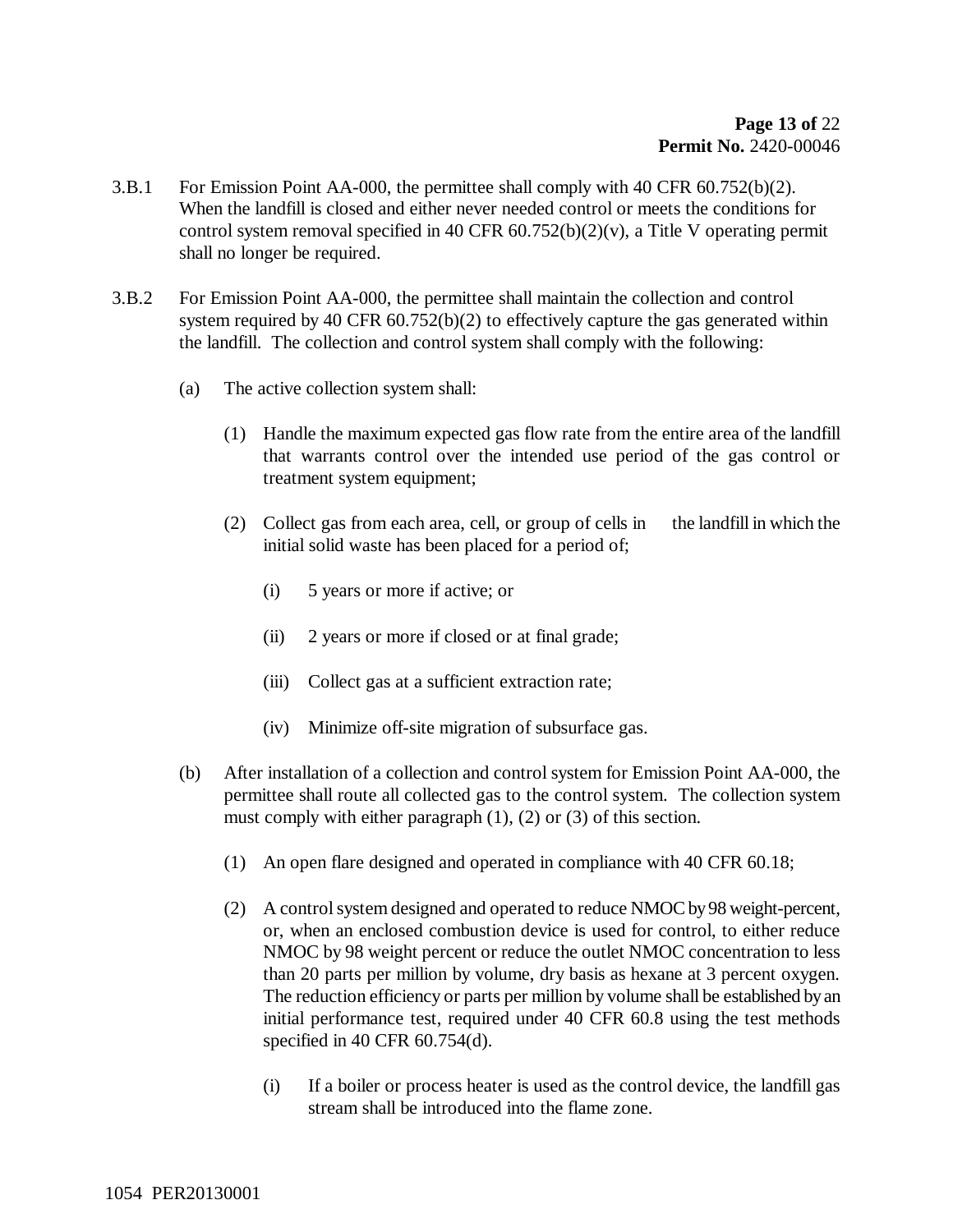- (ii) The control device shall be operated within the parameter ranges established during the initial or most recent performance test. The operating parameters to be monitored are specified in 40 CFR 60.756;
- (3) Route the collected gas to a treatment system that processes the collected gas for subsequent sale or use. All emissions from any atmospheric vent from the gas treatment system shall be subject to the requirements of paragraphs (a) or (b) of this section.
- (c) For Emission Point AA-000, the permittee shall operate the collection and control device installed to comply with Subpart WWW in accordance with 40 CFR 60.753, 40 CFR 60.755 and 40 CFR 60.756.
- (d) For Emission Point AA-000, the permittee may cap or remove the collection and control system provided that all the conditions of paragraphs (1), (2), and (3) of this section are met:
	- (1) The landfill shall be no longer accepting solid waste and be permanently closed under the requirements of 40 CFR 258.60. A closure report shall be submitted to the Administrator as provided in 40 CFR 60.757(d);
	- (2) The collection and control system shall have been in operation a minimum of 15 years; and
	- (3) Following the procedures specified in 40 CFR 60.754(b) of Subpart WWW, the calculated NMOC gas produced by the landfill shall be less than 50 megagrams per year on three successive test dates. The test dates shall be no less than 90 days apart, and no more than 180 days apart.

(Ref.: 40 CFR 60.752(b))

- 3.B.3 Emission Point AA-000 is affected by and shall comply with the National Standards for Hazardous Air Pollutants: Municipal Solid Waste Landfills. (Ref. 40 CFR 63, Subpart AAAA).
- 3.B.4 For Emission Point AA-000, the permittee shall comply with §61.154 for asbestos containing waste material received from a source covered under §§61.149, 61.150, or 61.155. (Ref. 40 CFR 61.154)
- 3.B.5 For Emission Point AA-000, the owner or operator shall not cause or permit the emission of gas containing sulfur oxides, measured as sulfur dioxide, in excess of 500 ppm by volume. (Ref. APC-S-1, Section 4.2 (a))
- 3.B.6 For Emission Point AA-000, the permittee shall not cause or permit the emission of any gas stream which contains hydrogen sulfide in excess of one grain per 100 standard cubic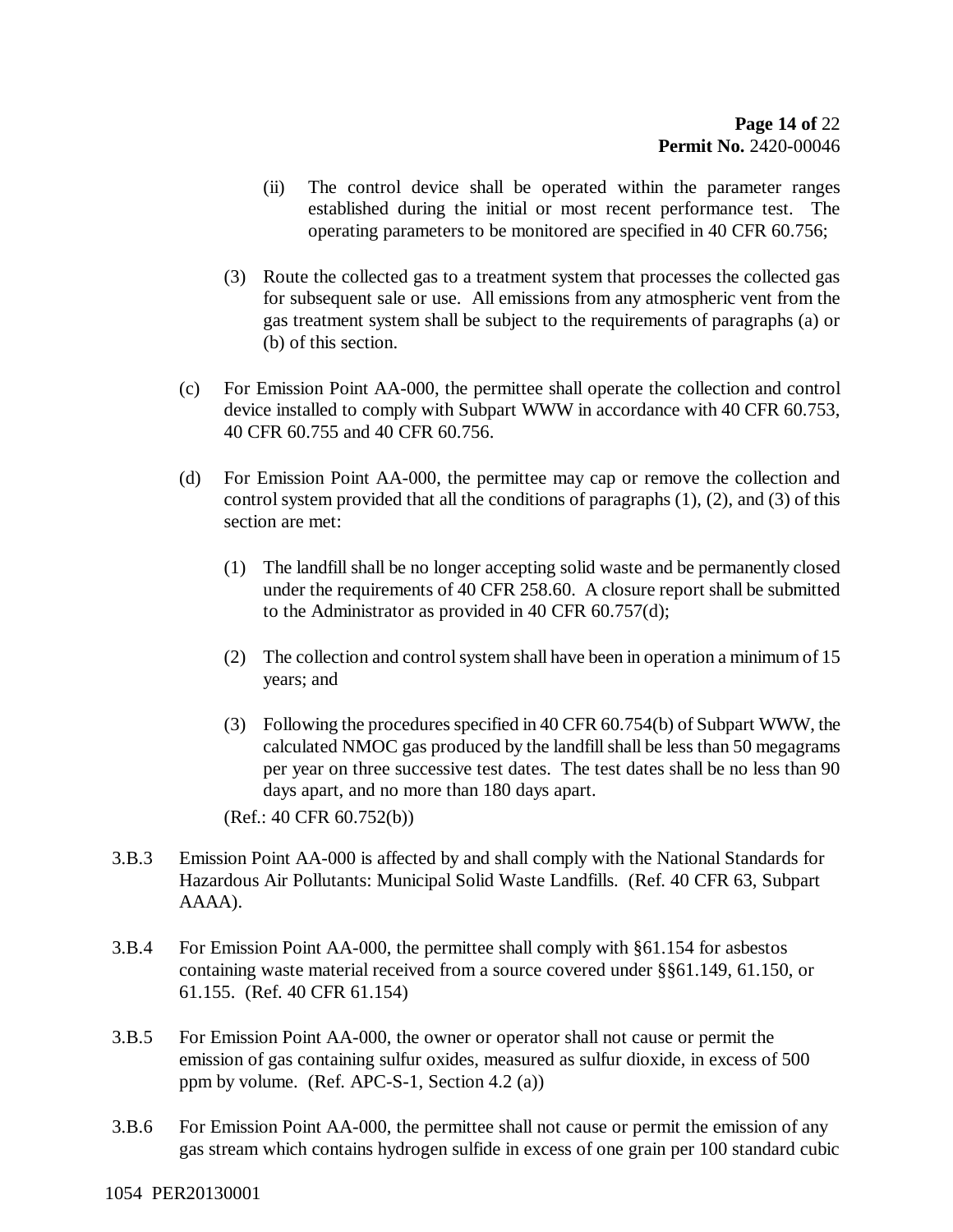feet. Gas streams containing hydrogen sulfide in excess of one grain per 100 standard cubic feet shall be incinerated at temperatures of not less than 1600°F for a period of not less than 0.5 seconds, or processed in such manner which is equivalent to or more effective for the removal of hydrogen sulfide. (Ref.: APC-S-1, Section 4.2(b))

3.B.7 For Emission Point AA-003, the facility is subject to MACT Subpart ZZZZ, however is not affected by the requirements of the identified standard. (Ref. MACT Subpart ZZZZ)

#### C. Insignificant and Trivial Activity Emission Limitations & Standards

| Applicable Requirement                            | Condition<br>Number(s) | Pollutant/<br>Parameter | Limit/Standard                  |
|---------------------------------------------------|------------------------|-------------------------|---------------------------------|
| 11 Miss. Admin. Code Pt. 2, R.<br>$1.3.D(1)(a)$ . | 3.C.1                  | <b>PM</b>               | 0.6 lbs/MMBTU                   |
| 11 Miss. Admin. Code Pt. 2, R.<br>$1.4.A(1)$ .    | 3.C.2                  | SO <sub>2</sub>         | 4.8 lbs/MMBTU                   |
| 11 Miss. Admin. Code Pt. 2, R.<br>$1.4.B(2)$ .    | 3.C.3                  | $H_2S$                  | 1 grain/100 standard cubic foot |
|                                                   |                        |                         |                                 |
|                                                   |                        |                         |                                 |

- 3.C.1 The maximum permissible emission of ash and/or particulate matter from fossil fuel burning installations of less than 10 million BTU per hour heat input shall not exceed 0.6 pounds per million BTU per hour heat input. (Ref.: 11 Miss. Admin. Code Pt. 2, R.  $1.3.D(1)(a)$ .)
- 3.C.2 The maximum discharge of sulfur oxides from any fuel burning installation in which the fuel is burned primarily to produce heat or power by indirect heat transfer shall not exceed 4.8 pounds (measured as sulfur dioxide) per million BTU heat input. (Ref.: 11 Miss. Admin. Code Pt. 2, R. 1.4.A(1).)
- 3.C.3 The maximum permitted emission of any gas stream which contains Hydrogen Sulfide shall not exceed one grain per 100 standard cubic feet.

### SECTION 4. COMPLIANCE SCHEDULE

4.1 Unless otherwise specified herein, the permittee shall be in compliance with all requirements contained herein upon issuance of this permit.

#### 1054 PER20130001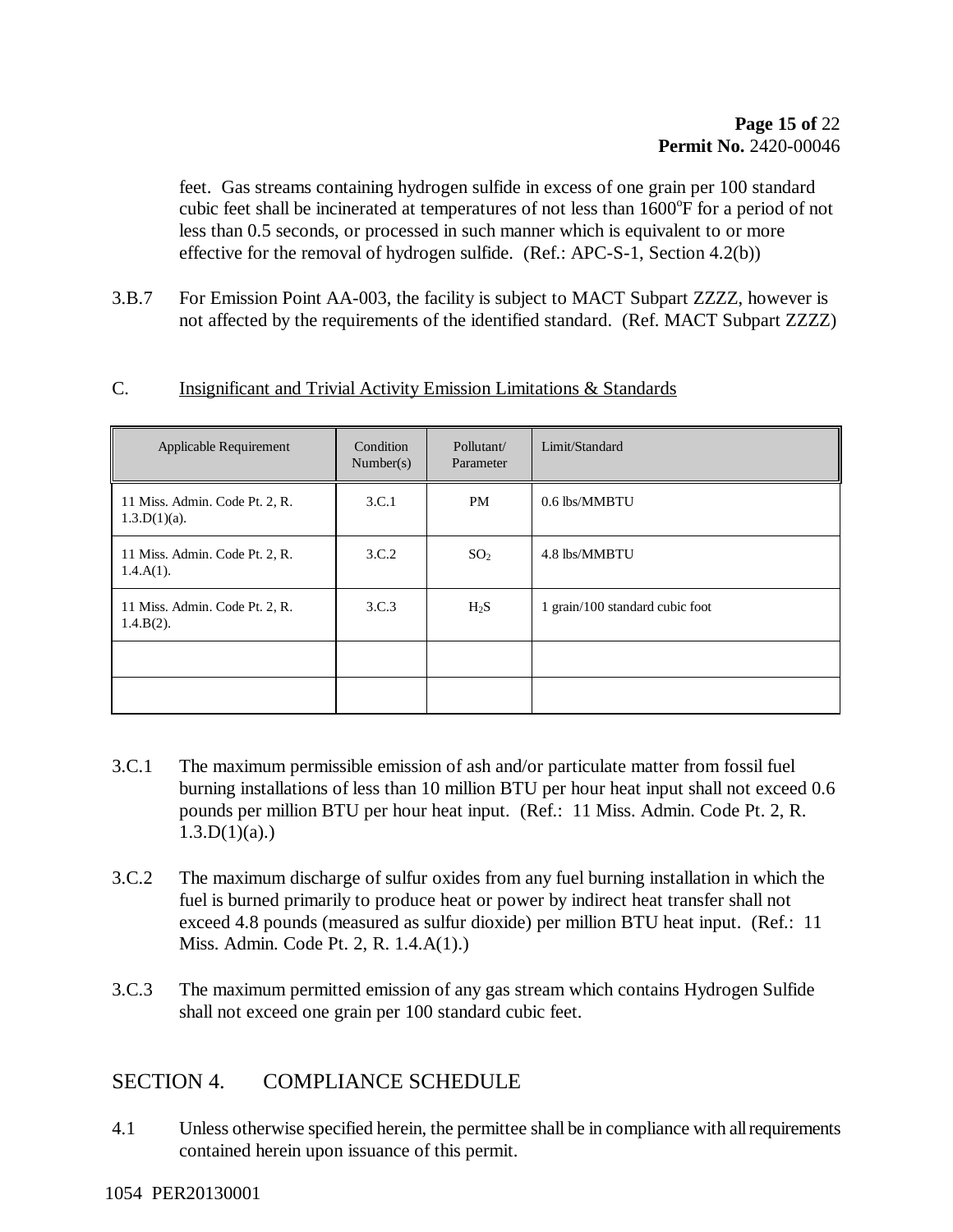- 4.2 Except as otherwise specified herein, the permittee shall submit to the Permit Board and to the Administrator of EPA Region IV a certification of compliance with permit terms and conditions, including emission limitations, standards, or work practices, by January 31 for the preceding calendar year. Each compliance certification shall include the following:
	- (a) the identification of each term or condition of the permit that is the basis of the certification;
	- (b) the compliance status;
	- (c) whether compliance was continuous or intermittent;
	- (d) the method(s) used for determining the compliance status of the source, currently and over the applicable reporting period;
	- (e) such other facts as may be specified as pertinent in specific conditions elsewhere in this permit. (Ref.: 11 Miss. Admin. Code Pt. 2, R.  $6.3.C(5)(a)$ , (c), & (d).)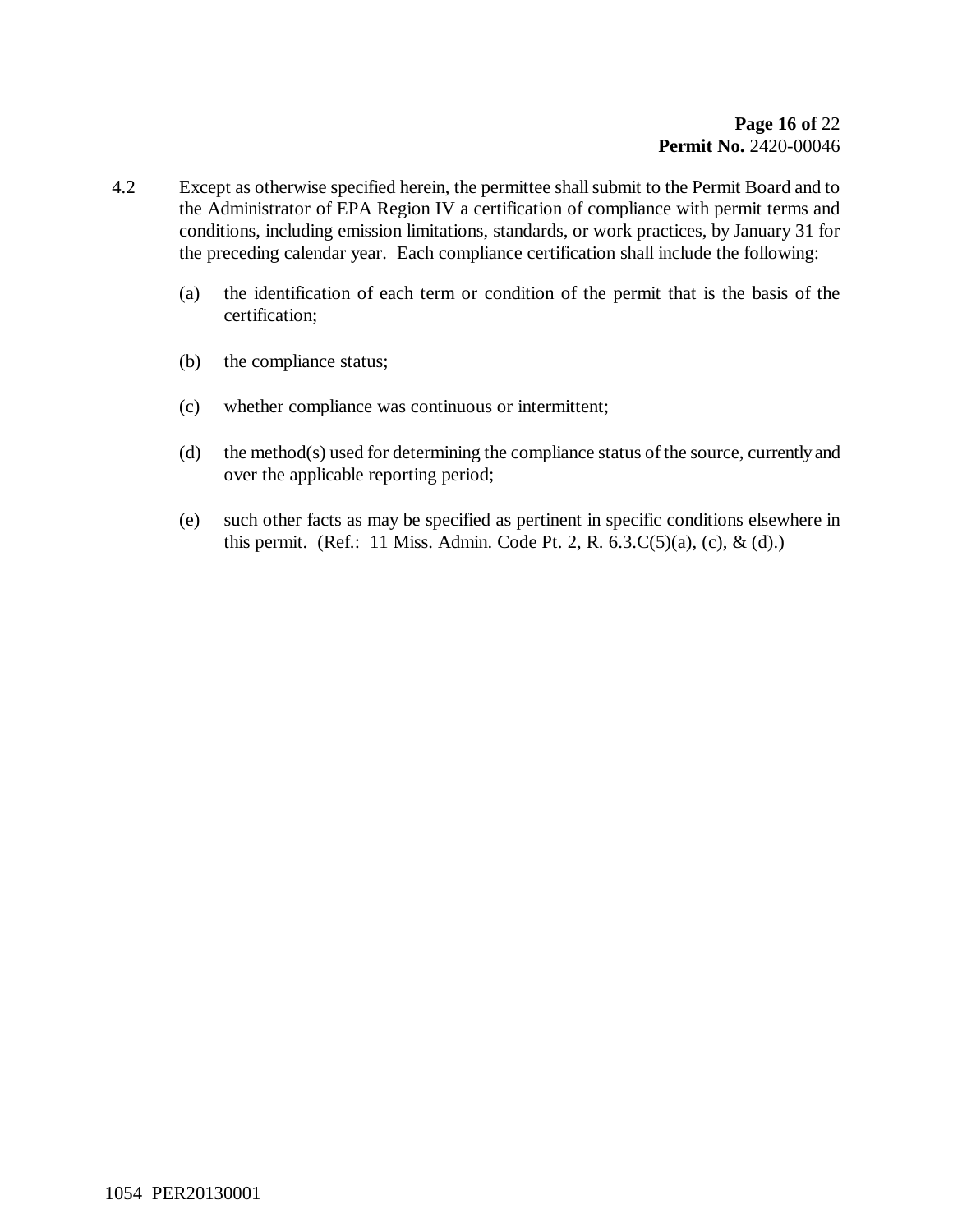# SECTION 5. MONITORING, RECORDKEEPING & REPORTING REQUIREMENTS

#### A. General Monitoring, Recordkeeping and Reporting Requirements

- 5.A.1 The permittee shall install, maintain, and operate equipment and/or institute procedures as necessary to perform the monitoring and recordkeeping specified below.
- 5.A.2 In addition to the recordkeeping specified below, the permittee shall include with all records of required monitoring information the following:
	- (a) the date, place as defined in the permit, and time of sampling or measurements;
	- (b) the date(s) analyses were performed;
	- (c) the company or entity that performed the analyses;
	- (d) the analytical techniques or methods used;
	- (e) the results of such analyses; and
	- (f) the operating conditions existing at the time of sampling or measurement. (Ref.: 11 Miss. Admin. Code Pt. 2, R. 6.3.A(3)(b)(1).)
- 5.A.3 Except where a longer duration is specified in an applicable requirement, the permittee shall retain records of all required monitoring data and support information for a period of at least five (5) years from the date of the monitoring sample, measurement, report, or application. Support information includes all calibration and maintenance records, all original strip-chart recordings for continuous monitoring instrumentation, and copies of all reports required by the permit. (Ref.: 11 Miss. Admin. Code Pt. 2, R.  $6.3.A(3)(b)(2)$ .
- 5.A.4 Except as otherwise specified herein, the permittee shall submit reports of any required monitoring by July 31 and January 31 for the preceding six-month period. All instances of deviations from permit requirements must be clearly identified in such reports and all required reports must be certified by a responsible official consistent with 11 Miss. Admin. Code Pt. 2, R. 6.2.E. (Ref.: 11 Miss. Admin. Code Pt. 2, R. 6.3.A(3)(c)(1).)
- 5.A.5 Except as otherwise specified herein, the permittee shall report all deviations from permit requirements, including those attributable to upsets, the probable cause of such deviations, and any corrective actions or preventive measures taken. Said report shall be made within five (5) days of the time the deviation began. (Ref.: 11 Miss. Admin. Code Pt. 2, R. 6.3.A(3)(c)(2).)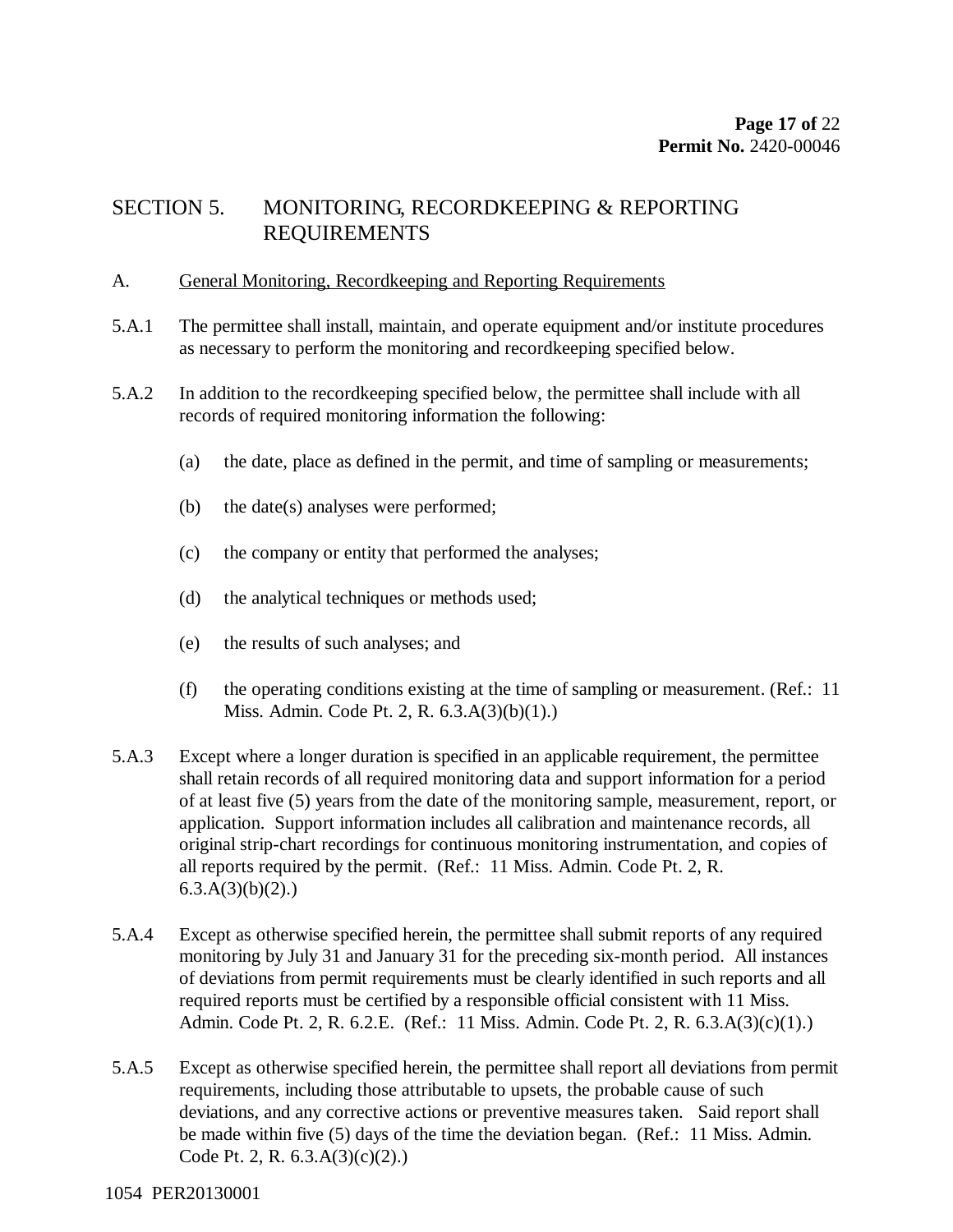- 5.A.6 Except as otherwise specified herein, the permittee shall perform emissions sampling and analysis in accordance with EPA Test Methods and with any continuous emission monitoring requirements, if applicable. All test methods shall be those versions or their equivalents approved by the DEQ and the EPA.
- 5.A.7 The permittee shall maintain records of any alterations, additions, or changes in equipment or operation.

#### B. Specific Monitoring and Recordkeeping Requirements

- 5.B.1 For Emission Point AA-000, except as provided in 40 CFR60.752(b)(2)(i)(B), the permittee shall, after installation of a landfill gas collection and control system, comply with the monitoring requirements of 40 CFR60.756. (Ref.: 40 CFR 60.756)
- 5.B.2 For Emission Point AA-000, except as provided in 40 CFR60.752(b)(2)(i)(B), the permittee shall keep for at least 5 years up-to-date, readily accessible, on-site records of the maximum design capacity, the current amount of solid waste in-place, and the yearby-year waste acceptance rate. Off-site records may be maintained if they are retrievable within 4 hours. Either paper copy or electronic formats are acceptable. (Ref.: 40 CFR 60.758(a))
- 5.B.3 For Emission Point AA-000, except as provided in 40 CFR60.752(b)(2)(i)(B), the permittee shall, after installation of a landfill gas collection and control system, comply with the recordkeeping requirements of 40 CFR60.758(b), (c), (d) and (e). (Ref.: 40 CFR 60.758(b), (c), (d) and (e))

#### C. Specific Reporting Requirements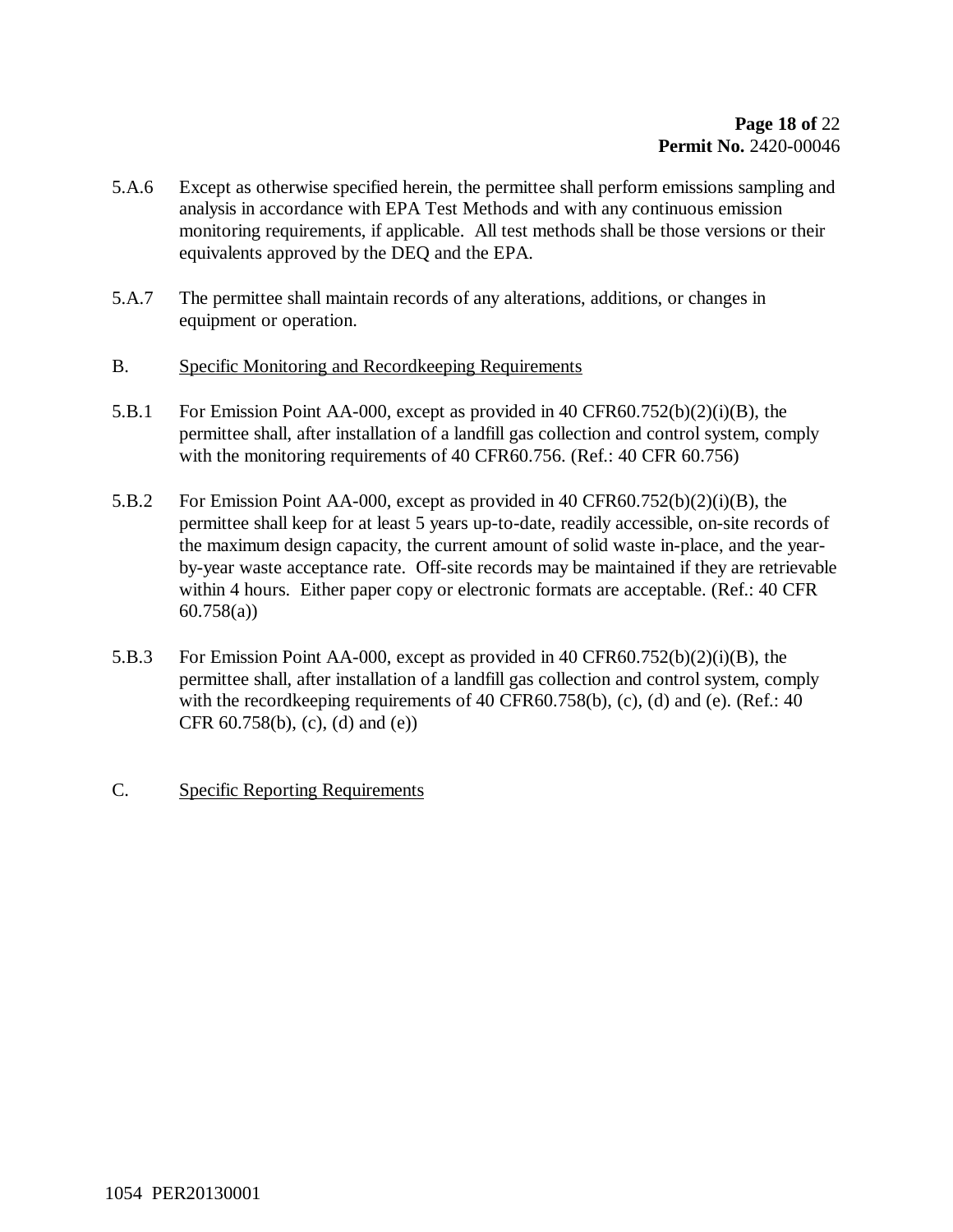- 5.C.1 For Emission Point AA-000, the permittee shall become exempt from the requirements of 40 CFR 60.757(b)(1) and (2), after the installation of a collection and control system in compliance with 40 CFR 60.752(b)(2), during such time as the collection and control system is in operation and in compliance with 40 CFR 60.753 and 40 CFR 60.755.(Ref.: 40 CFR 60.757(b))
- 5.C.2 For Emission Point AA-000, except as provided in 40 CFR 60.752(b)(2)(i)(B), the permittee shall, after installation of a landfill gas collection and control system, comply with the reporting requirements in 40 CFR 60.757(d), (e), (f) and (g). (Ref.: 40 CFR 60.757(d), (e), (f) and (g))
- 5.C.3 For Emission Point AA-000, the annual report required in 40 CFR 60.757(f) shall be submitted in accordance with 5.A.4. of this permit. (Ref. 40 CFR 63, Subpart AAAA).
- 5.C.4 For Emission Point AA-000, the owner or operator shall develop and implement a Startup, Shutdown, and Malfunction Plan (SSM Plan) that describes, in detail, the procedures for operating and maintaining a gas collection and control device and the continuous monitoring system during periods of startup, shutdown and malfunction of the device as provided by 40 CFR Section 63.6(e)(3). (Ref. 40 CFR 63, Subpart AAAA).
- 5.C.5 For Emission Point AA-000, the owner shall operate the gas collection and control device within the operating parameter boundaries as described in 40 CFR Section  $60.758(c)(1)$  and shall continuously monitor the control device operating parameters. (Ref. 40 CFR 63, Subpart AAAA)
- 5.C.6 For Emission Point AA-000, the permittee shall comply with 40 CFR 61.153 for asbestos containing waste material received from a source covered under 40 CFR 61.149, 40 CFR 61.150, or 40 CFR 61.155. The full text of the referenced regulations is contained in Appendix E to this permit. (Ref.: 40 CFR 61.153)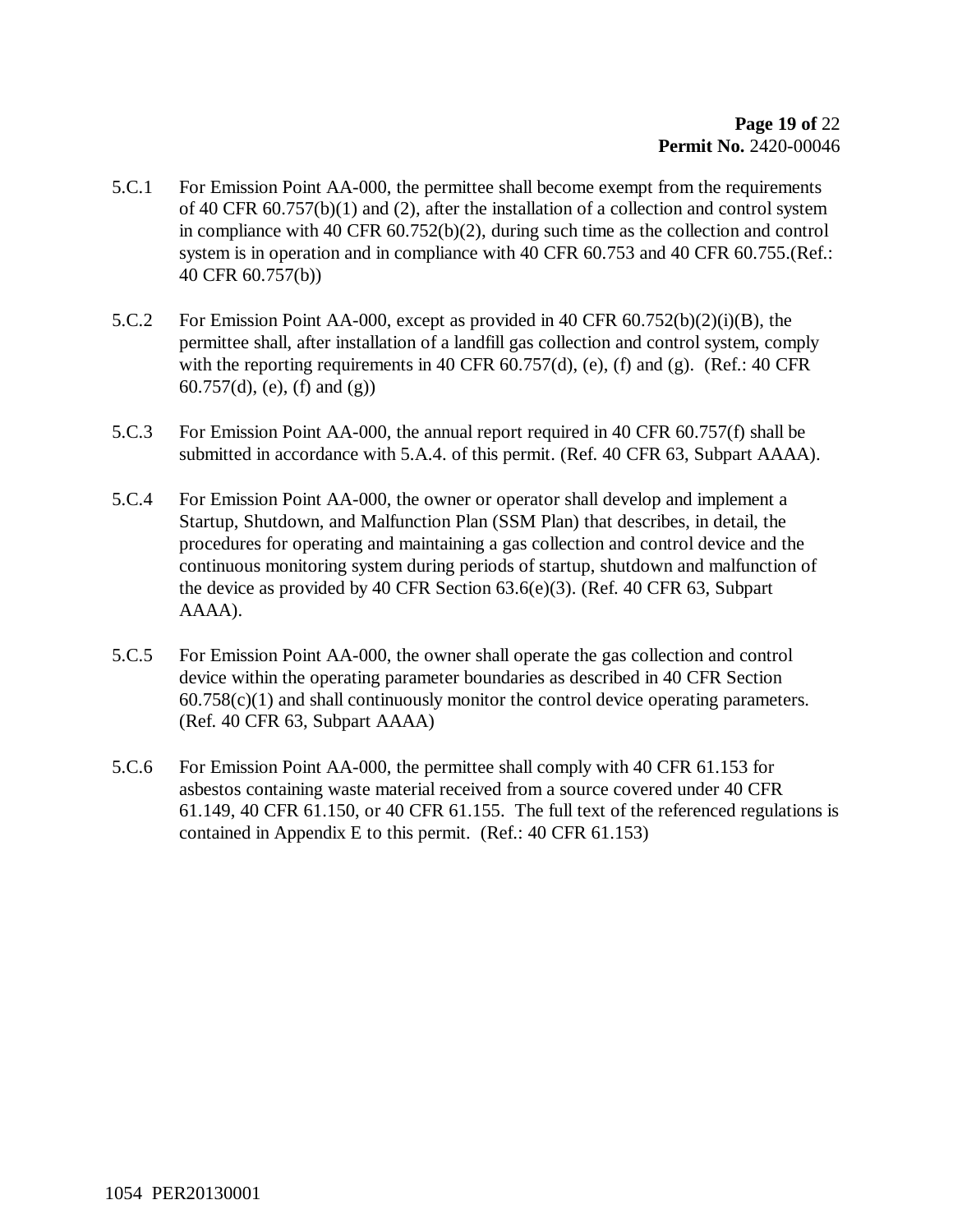**Page 20 of** 22 **Permit No.** 2420-00046

# SECTION 6. ALTERNATIVE OPERATING SCENARIOS

6.1 None permitted.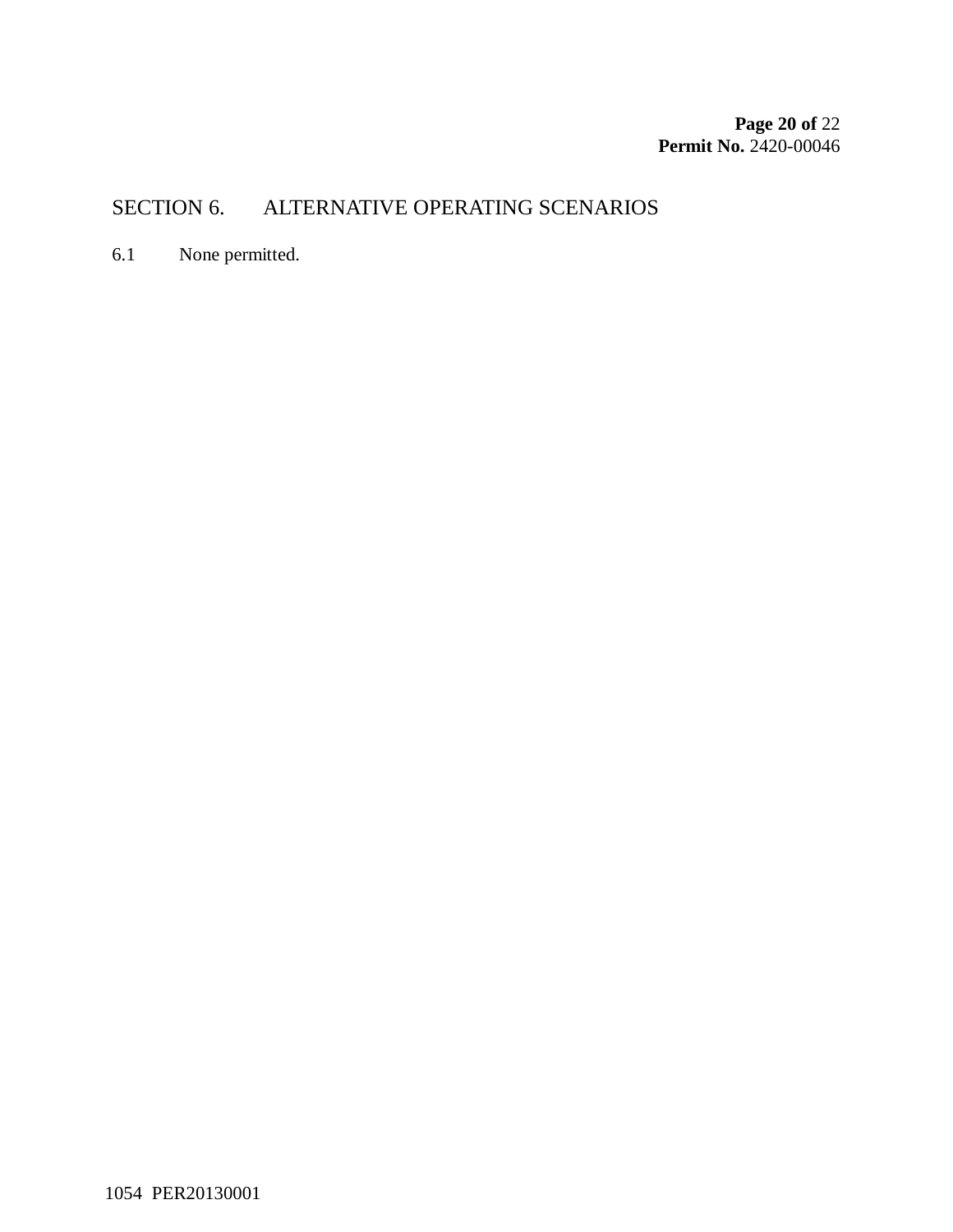# SECTION 7. TITLE VI REQUIREMENTS

The following are applicable or potentially applicable requirements originating from Title VI of the Clean Air Act – Stratospheric Ozone Protection. The full text of the referenced regulations may be found on-line at **http://ecfr.gpoaccess.gov** under Title 40, or DEQ shall provide a copy upon request from the permittee.

- 7.1 If the permittee produces, transforms, destroys, imports or exports a controlled substance or imports or exports a controlled product, the permittee shall comply with the applicable requirements of 40 CFR Part 82, Subpart A – Production and Consumption Controls.
- 7.2 If the permittee performs service on a motor vehicle for consideration when this service involves the refrigerant in the motor vehicle air conditioner (MVAC), the permittee shall comply with the applicable requirements of 40 CFR Part 82, Subpart B – Servicing of Motor Vehicle Air Conditioners.
- 7.3 The permittee shall comply with the applicable requirements of 40 CFR Part 82, Subpart E The Labeling of Products Using Ozone-Depleting Substances, for the following containers and products:
	- (a) All containers in which a class I or class II substance is stored or transported;
	- (b) All products containing a class I substance; and
	- (c) All products directly manufactured with a process that uses a class I substance, unless otherwise exempted by this subpart or, unless EPA determines for a particular product that there are no substitute products or manufacturing processes for such product that do not rely on the use of a class I substance, that reduce overall risk to human health and the environment, and that are currently or potentially available. If the EPA makes such a determination for a particular product, then the requirements of this subpart are effective for such product no later than January 1, 2015.
- 7.4 If the permittee performs any of the following activities, the permittee shall comply with the applicable requirements of 40 CFR Part 82, Subpart  $F -$  Recycling and Emissions Reduction:
	- (a) Servicing, maintaining, or repairing appliances;
	- (b) Disposing of appliances, including small appliances and motor vehicle air conditioners; or
	- (c) Refrigerant reclaimers, technician certifying programs, appliance owners and operators, manufacturers of appliances, manufacturers of recycling and recovery equipment, approved recycling and recovery equipment testing organizations, persons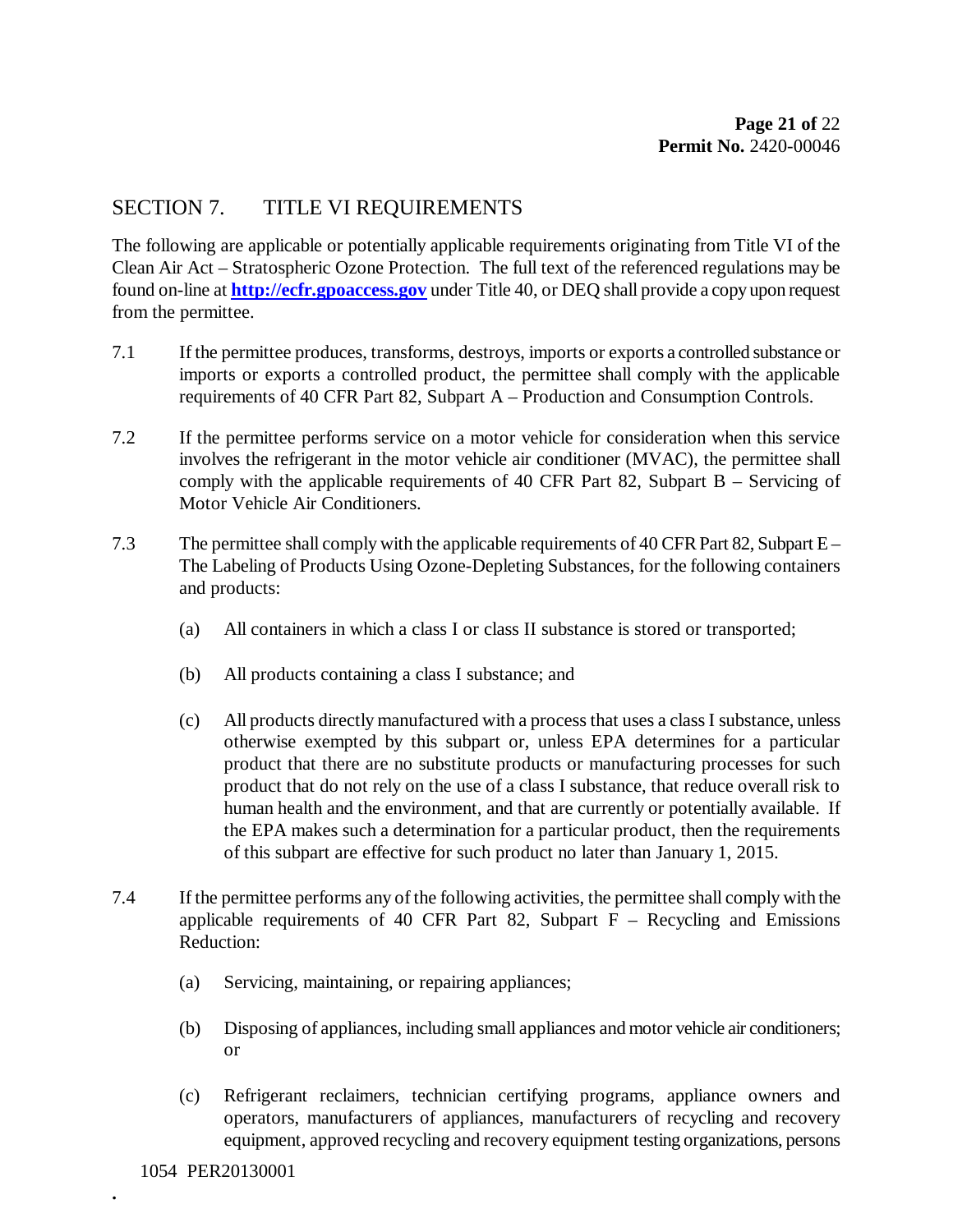selling class I or class II refrigerants or offering class I or class II refrigerants for sale, and persons purchasing class I or class II refrigerants.

- 7.5 The permittee shall be allowed to switch from any ozone-depleting substance to any acceptable alternative that is listed in the Significant New Alternatives Policy (SNAP) program promulgated pursuant to 40 CFR Part 82, Subpart G – Significant New Alternatives Policy Program. The permittee shall also comply with any use conditions for the acceptable alternative substance.
- 7.6 If the permittee performs any of the following activities, the permittee shall comply with the applicable requirements of 40 CFR Part 82, Subpart H – Halon Emissions Reduction:
	- (a) Any person testing, servicing, maintaining, repairing, or disposing of equipment that contains halons or using such equipment during technician training;
	- (b) Any person disposing of halons;
	- (c) Manufacturers of halon blends; or
	- (d) Organizations that employ technicians who service halon-containing equipment.